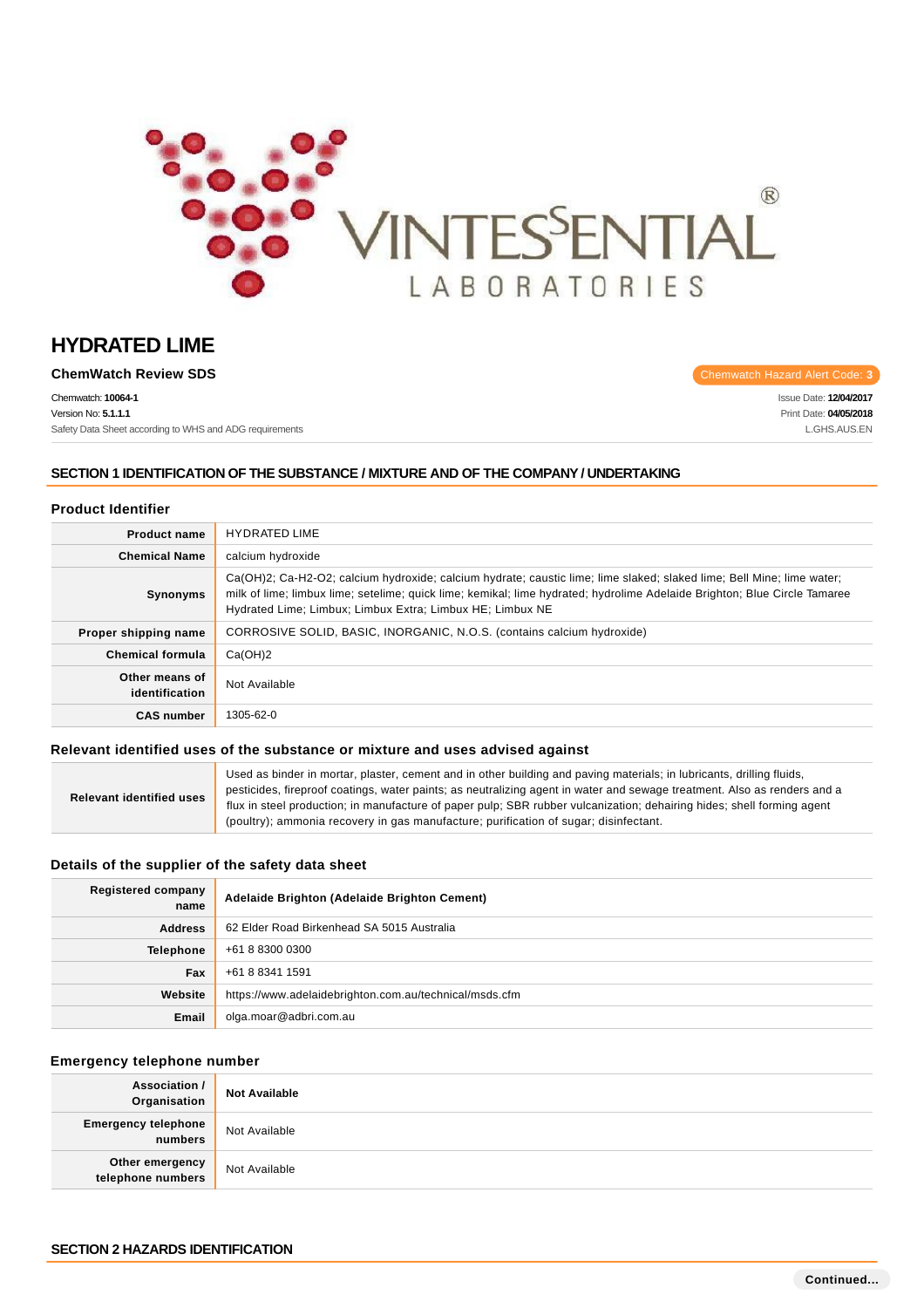# **Classification of the substance or mixture**

| <b>Poisons Schedule</b>       | Not Applicable                                                                                                                   |  |
|-------------------------------|----------------------------------------------------------------------------------------------------------------------------------|--|
| Classification <sup>[1]</sup> | Metal Corrosion Category 1, Skin Corrosion/Irritation Category 1B, Serious Eye Damage Category 1                                 |  |
| Legend:                       | 1. Classified by Chemwatch; 2. Classification drawn from HSIS; 3. Classification drawn from EC Directive 1272/2008 -<br>Annex VI |  |

# **Label elements**

| Hazard pictogram(s) |  |
|---------------------|--|
|---------------------|--|

| <b>SIGNAL WORD</b> | <b>DANGER</b> |
|--------------------|---------------|
|                    |               |

# **Hazard statement(s)**

. . . . . . . . . . . . . . . . . . . .

| H290<br>May be corrosive to metals. |                                          |  |
|-------------------------------------|------------------------------------------|--|
| H314                                | Causes severe skin burns and eye damage. |  |

# **Precautionary statement(s) Prevention**

| P260                                     | Do not breathe dust/fume/gas/mist/vapours/spray.                           |  |
|------------------------------------------|----------------------------------------------------------------------------|--|
| P280                                     | Wear protective gloves/protective clothing/eye protection/face protection. |  |
| Keep only in original container.<br>P234 |                                                                            |  |

# **Precautionary statement(s) Response**

| P301+P330+P331 | IF SWALLOWED: Rinse mouth. Do NOT induce vomiting.                                                                                  |  |
|----------------|-------------------------------------------------------------------------------------------------------------------------------------|--|
| P303+P361+P353 | IF ON SKIN (or hair): Remove/Take off immediately all contaminated clothing. Rinse skin with water/shower.                          |  |
| P305+P351+P338 | IF IN EYES: Rinse cautiously with water for several minutes. Remove contact lenses, if present and easy to do.<br>Continue rinsing. |  |
| P310           | Immediately call a POISON CENTER or doctor/physician.                                                                               |  |
| P363           | Wash contaminated clothing before reuse.<br>Absorb spillage to prevent material damage.<br>P390                                     |  |
|                |                                                                                                                                     |  |
| P304+P340      | IF INHALED: Remove victim to fresh air and keep at rest in a position comfortable for breathing.                                    |  |
|                |                                                                                                                                     |  |

# **Precautionary statement(s) Storage**

**P405** Store locked up.

# **Precautionary statement(s) Disposal**

| P501 | Dispose of contents/container in accordance with local regulations. |
|------|---------------------------------------------------------------------|
|      |                                                                     |

# **SECTION 3 COMPOSITION / INFORMATION ON INGREDIENTS**

# **Substances**

| <b>CAS No</b> | %[weight] | <b>Name</b>           |
|---------------|-----------|-----------------------|
| 1305-62-0     | >90       | calcium hydroxide     |
| Not Available | < 10      | impurities, including |
| 1309-42-8     |           | magnesium hydroxide   |
| 7631-86-9     |           | silica amorphous      |
| 1344-28-1.    |           | aluminium oxide       |
| 1309-37-1     |           | ferric oxide          |
| 7732-18-5     |           | water                 |

# **Mixtures**

See section above for composition of Substances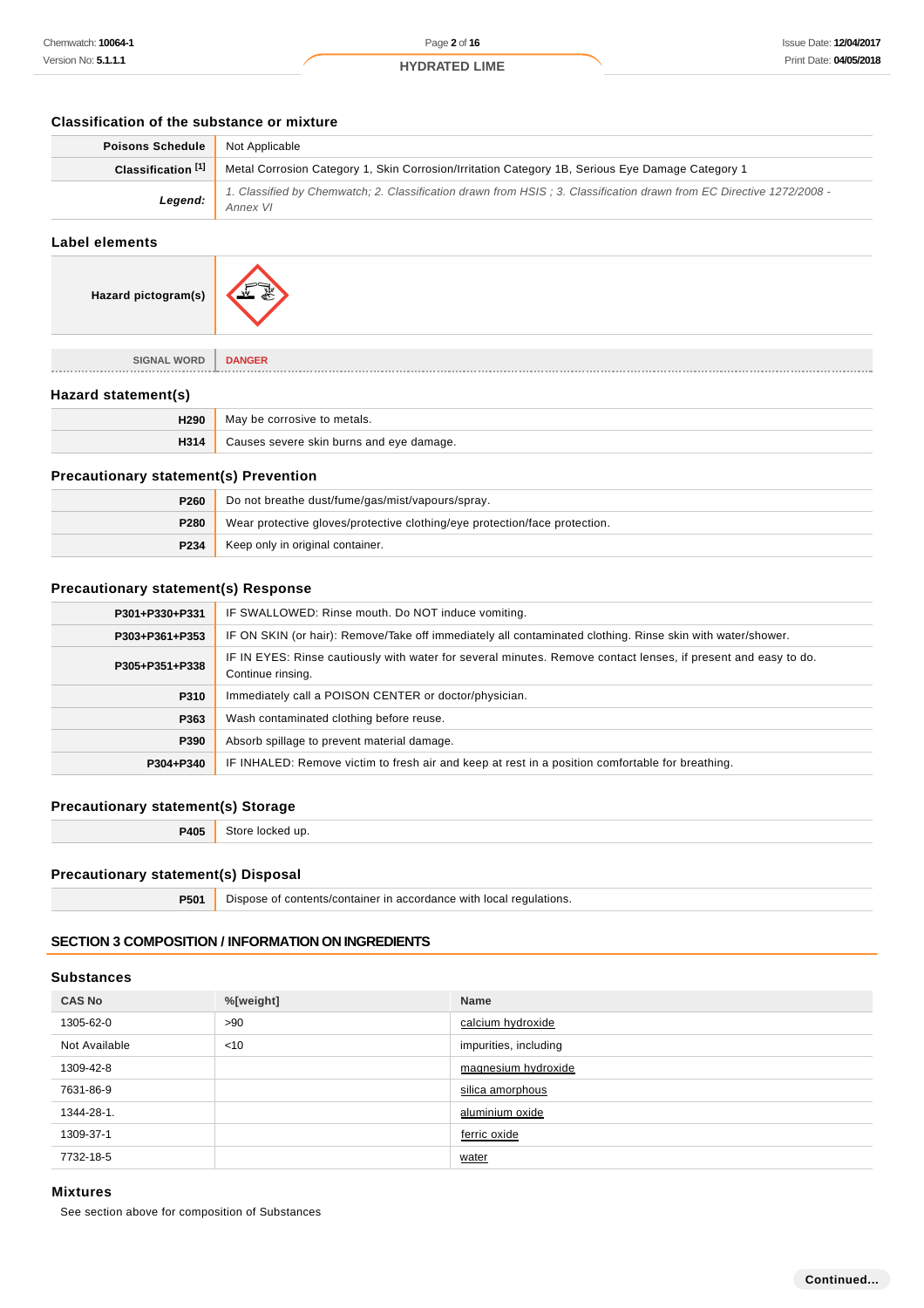### **SECTION 4 FIRST AID MEASURES**

### **Description of first aid measures**

| <b>Eye Contact</b>  | If this product comes in contact with the eyes:<br>Immediately hold eyelids apart and flush the eye continuously with running water.<br>▶ Ensure complete irrigation of the eye by keeping eyelids apart and away from eye and moving the eyelids by<br>occasionally lifting the upper and lower lids.<br>▶ Continue flushing until advised to stop by the Poisons Information Centre or a doctor, or for at least 15 minutes.<br>▶ Transport to hospital or doctor without delay.<br>▶ Removal of contact lenses after an eye injury should only be undertaken by skilled personnel.                                                                                                                                                                                                                                                                                                                                                                                                                                                                                                                                                                      |
|---------------------|------------------------------------------------------------------------------------------------------------------------------------------------------------------------------------------------------------------------------------------------------------------------------------------------------------------------------------------------------------------------------------------------------------------------------------------------------------------------------------------------------------------------------------------------------------------------------------------------------------------------------------------------------------------------------------------------------------------------------------------------------------------------------------------------------------------------------------------------------------------------------------------------------------------------------------------------------------------------------------------------------------------------------------------------------------------------------------------------------------------------------------------------------------|
| <b>Skin Contact</b> | If skin or hair contact occurs:<br>Immediately flush body and clothes with large amounts of water, using safety shower if available.<br>• Quickly remove all contaminated clothing, including footwear.<br>▶ Wash skin and hair with running water. Continue flushing with water until advised to stop by the Poisons Information<br>Centre.<br>Transport to hospital, or doctor.                                                                                                                                                                                                                                                                                                                                                                                                                                                                                                                                                                                                                                                                                                                                                                          |
| <b>Inhalation</b>   | If fumes or combustion products are inhaled remove from contaminated area.<br>Lay patient down. Keep warm and rested.<br>▶ Prostheses such as false teeth, which may block airway, should be removed, where possible, prior to initiating first aid<br>procedures.<br>▶ Apply artificial respiration if not breathing, preferably with a demand valve resuscitator, bag-valve mask device, or<br>pocket mask as trained. Perform CPR if necessary.<br>Transport to hospital, or doctor.<br>Inhalation of vapours or aerosols (mists, fumes) may cause lung oedema.<br>► Corrosive substances may cause lung damage (e.g. lung oedema, fluid in the lungs).<br>As this reaction may be delayed up to 24 hours after exposure, affected individuals need complete rest (preferably in<br>semi-recumbent posture) and must be kept under medical observation even if no symptoms are (yet) manifested.<br>▶ Before any such manifestation, the administration of a spray containing a dexamethasone derivative or<br>beclomethasone derivative may be considered.<br>This must definitely be left to a doctor or person authorised by him/her.<br>(ICSC13719) |
| Ingestion           | For advice, contact a Poisons Information Centre or a doctor at once.<br>• Urgent hospital treatment is likely to be needed.<br>If swallowed do <b>NOT</b> induce vomiting.<br>If vomiting occurs, lean patient forward or place on left side (head-down position, if possible) to maintain open airway<br>and prevent aspiration.<br>• Observe the patient carefully.<br>► Never give liquid to a person showing signs of being sleepy or with reduced awareness; i.e. becoming unconscious.<br>► Give water to rinse out mouth, then provide liquid slowly and as much as casualty can comfortably drink.<br>• Transport to hospital or doctor without delay.                                                                                                                                                                                                                                                                                                                                                                                                                                                                                            |

### **Indication of any immediate medical attention and special treatment needed**

#### Treat symptomatically.

For acute or short-term repeated exposures to highly alkaline materials:

- Respiratory stress is uncommon but present occasionally because of soft tissue edema.
- Unless endotracheal intubation can be accomplished under direct vision, cricothyroidotomy or tracheotomy may be necessary.
- Oxygen is given as indicated.
- The presence of shock suggests perforation and mandates an intravenous line and fluid administration.
- Damage due to alkaline corrosives occurs by liquefaction necrosis whereby the saponification of fats and solubilisation of proteins allow deep penetration into the tissue.

Alkalis continue to cause damage after exposure.

INGESTION:

Milk and water are the preferred diluents

No more than 2 glasses of water should be given to an adult.

Neutralising agents should never be given since exothermic heat reaction may compound injury.

\* Catharsis and emesis are absolutely contra-indicated.

\* Activated charcoal does not absorb alkali.

\* Gastric lavage should not be used.

- Supportive care involves the following:
- Withhold oral feedings initially.
- If endoscopy confirms transmucosal injury start steroids only within the first 48 hours.
- Carefully evaluate the amount of tissue necrosis before assessing the need for surgical intervention.
- Patients should be instructed to seek medical attention whenever they develop difficulty in swallowing (dysphagia).

SKIN AND EYE:

Injury should be irrigated for 20-30 minutes.

Eye injuries require saline. [Ellenhorn & Barceloux: Medical Toxicology]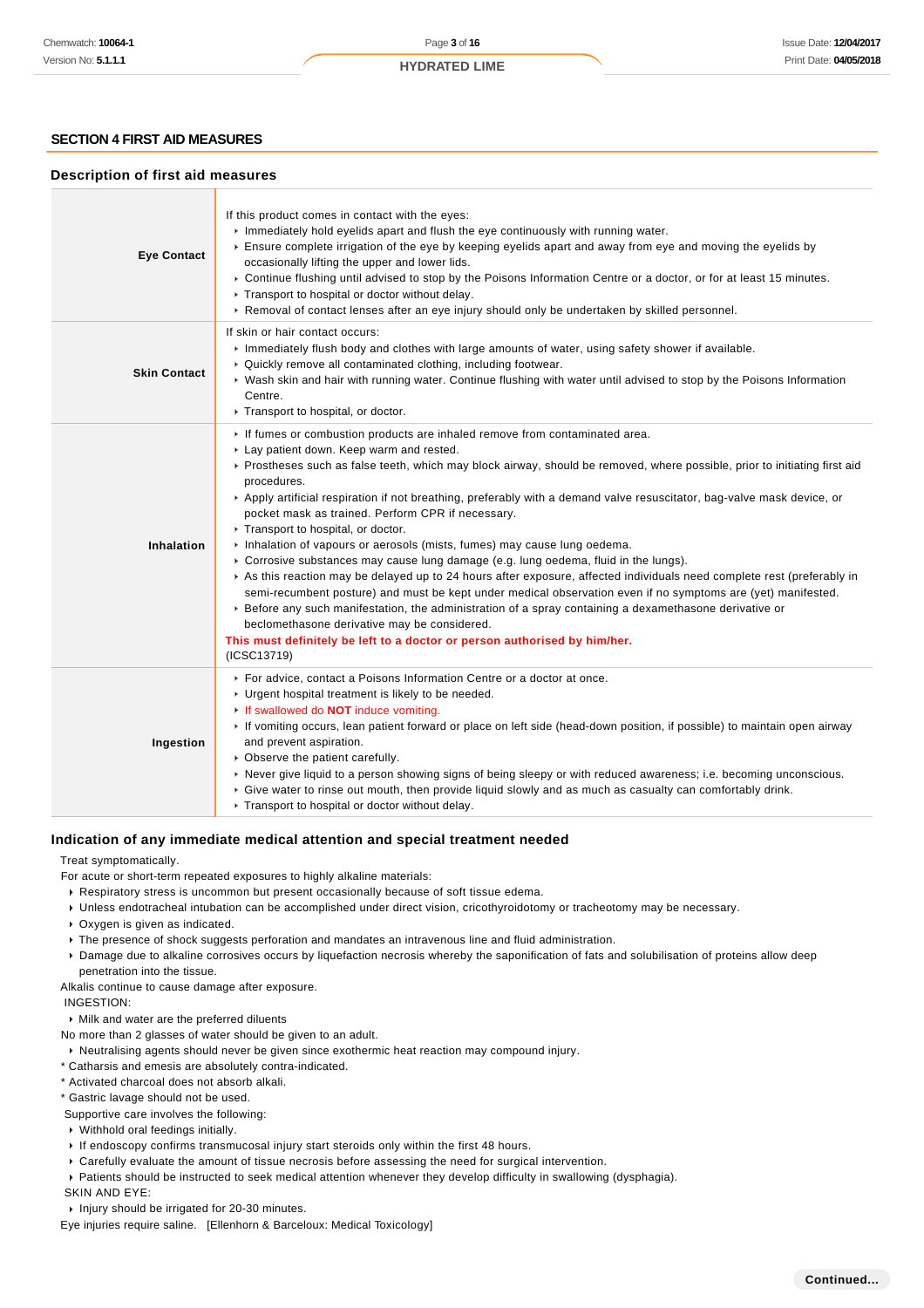### **SECTION 5 FIREFIGHTING MEASURES**

#### **Extinguishing media**

- Water spray or fog.
- Foam.
- Dry chemical powder.
- BCF (where regulations permit).
- Carbon dioxide.

# **Special hazards arising from the substrate or mixture**

| <b>Fire Incompatibility</b>    | None known.                                                                                                                                                                                                                                                                                                                                                                                                                                                                                                                                    |
|--------------------------------|------------------------------------------------------------------------------------------------------------------------------------------------------------------------------------------------------------------------------------------------------------------------------------------------------------------------------------------------------------------------------------------------------------------------------------------------------------------------------------------------------------------------------------------------|
| <b>Advice for firefighters</b> |                                                                                                                                                                                                                                                                                                                                                                                                                                                                                                                                                |
| <b>Fire Fighting</b>           | Alert Fire Brigade and tell them location and nature of hazard.<br>▶ Wear full body protective clothing with breathing apparatus.<br>► Prevent, by any means available, spillage from entering drains or water course.<br>▶ Use fire fighting procedures suitable for surrounding area.<br>Do not approach containers suspected to be hot.<br>► Cool fire exposed containers with water spray from a protected location.<br>If safe to do so, remove containers from path of fire.<br>Equipment should be thoroughly decontaminated after use. |
| <b>Fire/Explosion Hazard</b>   | $\triangleright$ Non combustible.<br>► Not considered a significant fire risk, however containers may burn.<br>When aluminium oxide dust is dispersed in air, firefighters should wear protection against inhalation of dust particles,<br>which can also contain hazardous substances from the fire absorbed on the alumina particles.<br>May emit corrosive fumes.                                                                                                                                                                           |
| <b>HAZCHEM</b>                 | 2X                                                                                                                                                                                                                                                                                                                                                                                                                                                                                                                                             |

# **SECTION 6 ACCIDENTAL RELEASE MEASURES**

# **Personal precautions, protective equipment and emergency procedures**

See section 8

#### **Environmental precautions**

See section 12

# **Methods and material for containment and cleaning up**

| <b>Minor Spills</b> | ▶ Drains for storage or use areas should have retention basins for pH adjustments and dilution of spills before discharge<br>or disposal of material.<br>• Check regularly for spills and leaks.<br>Remove all ignition sources.<br>Clean up all spills immediately.<br>Avoid contact with skin and eyes.<br>► Control personal contact with the substance, by using protective equipment.<br>► Use dry clean up procedures and avoid generating dust.<br>• Place in a suitable, labelled container for waste disposal.                                                                                                                                                                                                                                                                                                                                                                |
|---------------------|----------------------------------------------------------------------------------------------------------------------------------------------------------------------------------------------------------------------------------------------------------------------------------------------------------------------------------------------------------------------------------------------------------------------------------------------------------------------------------------------------------------------------------------------------------------------------------------------------------------------------------------------------------------------------------------------------------------------------------------------------------------------------------------------------------------------------------------------------------------------------------------|
| <b>Major Spills</b> | • Clear area of personnel and move upwind.<br>Alert Fire Brigade and tell them location and nature of hazard.<br>▶ Wear full body protective clothing with breathing apparatus.<br>► Prevent, by any means available, spillage from entering drains or water course.<br>• Consider evacuation (or protect in place).<br>Stop leak if safe to do so.<br>Contain spill with sand, earth or vermiculite.<br>• Collect recoverable product into labelled containers for recycling.<br>• Neutralise/decontaminate residue (see Section 13 for specific agent).<br>► Collect solid residues and seal in labelled drums for disposal.<br>▶ Wash area and prevent runoff into drains.<br>After clean up operations, decontaminate and launder all protective clothing and equipment before storing and re-using.<br>If contamination of drains or waterways occurs, advise emergency services. |

Personal Protective Equipment advice is contained in Section 8 of the SDS.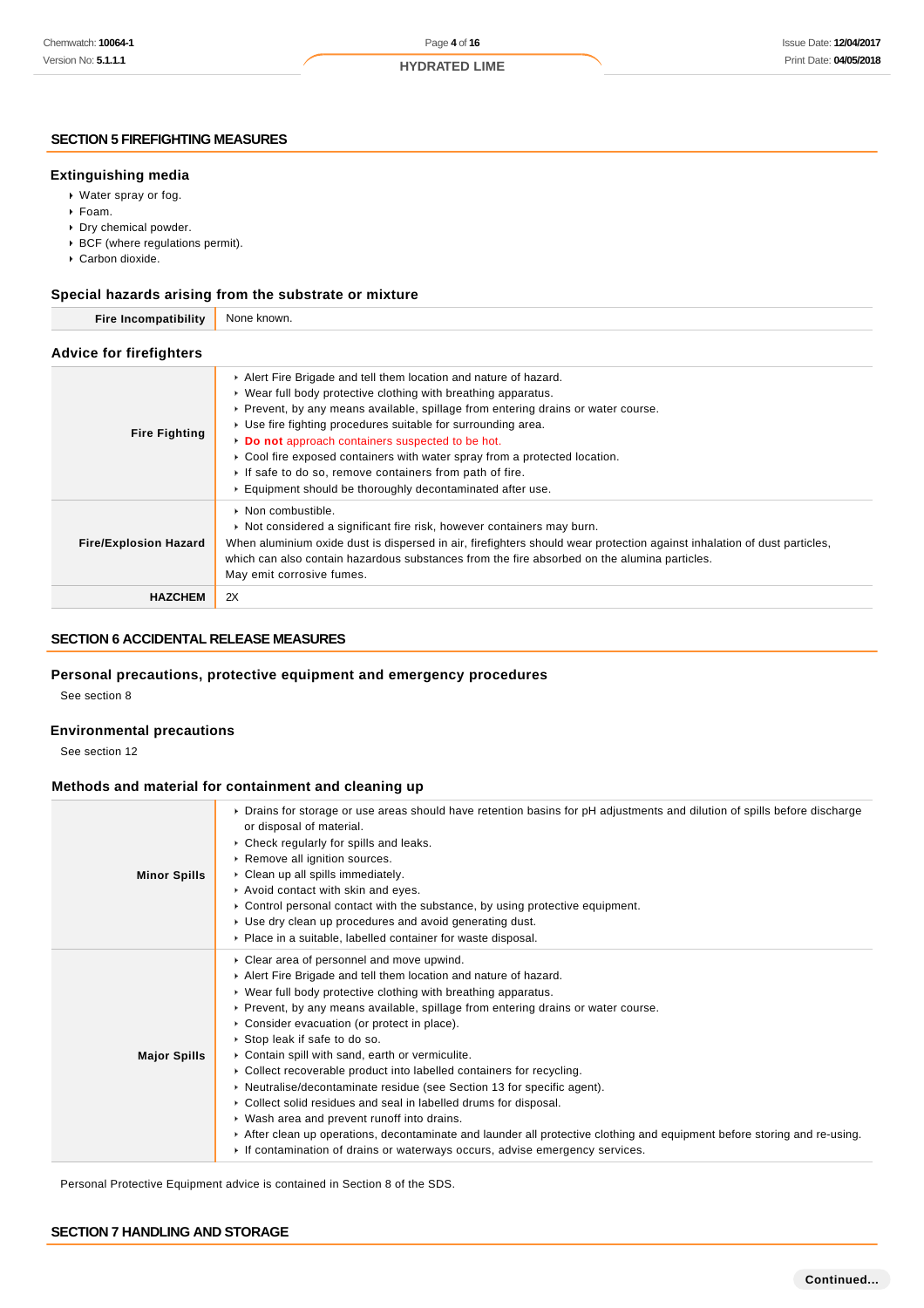# **Precautions for safe handling**

| Safe handling     | Avoid all personal contact, including inhalation.<br>▶ Wear protective clothing when risk of exposure occurs.<br>▶ Use in a well-ventilated area.<br>Avoid contact with moisture.<br>Avoid contact with incompatible materials.<br>V When handling, DO NOT eat, drink or smoke.<br>▶ Keep containers securely sealed when not in use.<br>Avoid physical damage to containers.<br>Always wash hands with soap and water after handling.<br>► Work clothes should be laundered separately. Launder contaminated clothing before re-use.<br>▶ Use good occupational work practice.<br>▶ Observe manufacturer's storage and handling recommendations contained within this SDS.<br>Atmosphere should be regularly checked against established exposure standards to ensure safe working conditions are<br>maintained. |
|-------------------|-------------------------------------------------------------------------------------------------------------------------------------------------------------------------------------------------------------------------------------------------------------------------------------------------------------------------------------------------------------------------------------------------------------------------------------------------------------------------------------------------------------------------------------------------------------------------------------------------------------------------------------------------------------------------------------------------------------------------------------------------------------------------------------------------------------------|
| Other information | ▶ Plastic bag<br>▶ NOTE: Bags should be stacked, blocked, interlocked, and limited in height so that they are stable and secure against<br>sliding or collapse.<br>Store in original containers.<br>▶ Keep containers securely sealed.<br>Store in a cool, dry, well-ventilated area.<br>Store away from incompatible materials and foodstuff containers.<br>▶ Protect containers against physical damage and check regularly for leaks.<br>▶ Observe manufacturer's storage and handling recommendations contained within this SDS.<br>DO NOT store near acids, or oxidising agents<br>• No smoking, naked lights, heat or ignition sources.                                                                                                                                                                     |

# **Conditions for safe storage, including any incompatibilities**

| Suitable container      | DO NOT use aluminium or galvanised containers<br>Lined metal can, lined metal pail/ can.<br>▶ Plastic pail.<br>▶ Polyliner drum.<br>▶ Packing as recommended by manufacturer.<br>• Check all containers are clearly labelled and free from leaks.<br>For low viscosity materials<br>• Drums and jerricans must be of the non-removable head type.<br>▶ Where a can is to be used as an inner package, the can must have a screwed enclosure.<br>For materials with a viscosity of at least 2680 cSt. (23 deg. C) and solids (between 15 C deg. and 40 deg C.):<br>Removable head packaging;<br>• Cans with friction closures and<br>• low pressure tubes and cartridges<br>may be used.<br>Where combination packages are used, and the inner packages are of glass, porcelain or stoneware, there must be<br>sufficient inert cushioning material in contact with inner and outer packages unless the outer packaging is a close fitting<br>moulded plastic box and the substances are not incompatible with the plastic.                                                                                                                                                                                                                                                                                                                                                                                                                                                                                                                                                             |
|-------------------------|----------------------------------------------------------------------------------------------------------------------------------------------------------------------------------------------------------------------------------------------------------------------------------------------------------------------------------------------------------------------------------------------------------------------------------------------------------------------------------------------------------------------------------------------------------------------------------------------------------------------------------------------------------------------------------------------------------------------------------------------------------------------------------------------------------------------------------------------------------------------------------------------------------------------------------------------------------------------------------------------------------------------------------------------------------------------------------------------------------------------------------------------------------------------------------------------------------------------------------------------------------------------------------------------------------------------------------------------------------------------------------------------------------------------------------------------------------------------------------------------------------------------------------------------------------------------------------------|
| Storage incompatibility | For aluminas (aluminium oxide):<br>Incompatible with hot chlorinated rubber.<br>In the presence of chlorine trifluoride may react violently and ignite.<br>-May initiate explosive polymerisation of olefin oxides including ethylene oxide.<br>-Produces exothermic reaction above 200 C with halocarbons and an exothermic reaction at ambient temperatures with<br>halocarbons in the presence of other metals.<br>-Produces exothermic reaction with oxygen difluoride.<br>-May form explosive mixture with oxygen difluoride.<br>-Forms explosive mixtures with sodium nitrate.<br>-Reacts vigorously with vinyl acetate.<br>Aluminium oxide is an amphoteric substance, meaning it can react with both acids and bases, such as hydrofluoric acid<br>and sodium hydroxide, acting as an acid with a base and a base with an acid, neutralising the other and producing a salt.<br>Calcium hydroxide<br>► produces explosive decomposition on contact with maleic anhydride<br>► may form explosive compounds or explode on contact with ammonium salts, phosphorus, nitroethane, nitromethane,<br>nitroparaffins or nitropropane; salts may be shock-sensitive<br>$\cdot$ is incompatible with acids<br>attacks some metals and coatings<br>• forms salts with nitroparaffins in the presence of water which are explosive when dried.<br>Avoid reaction with<br>▶ Reacts with aluminium / zinc producing flammable, explosive hydrogen gas<br>Avoid strong acids, acid chlorides, acid anhydrides and chloroformates.<br>Avoid contact with copper, aluminium and their alloys. |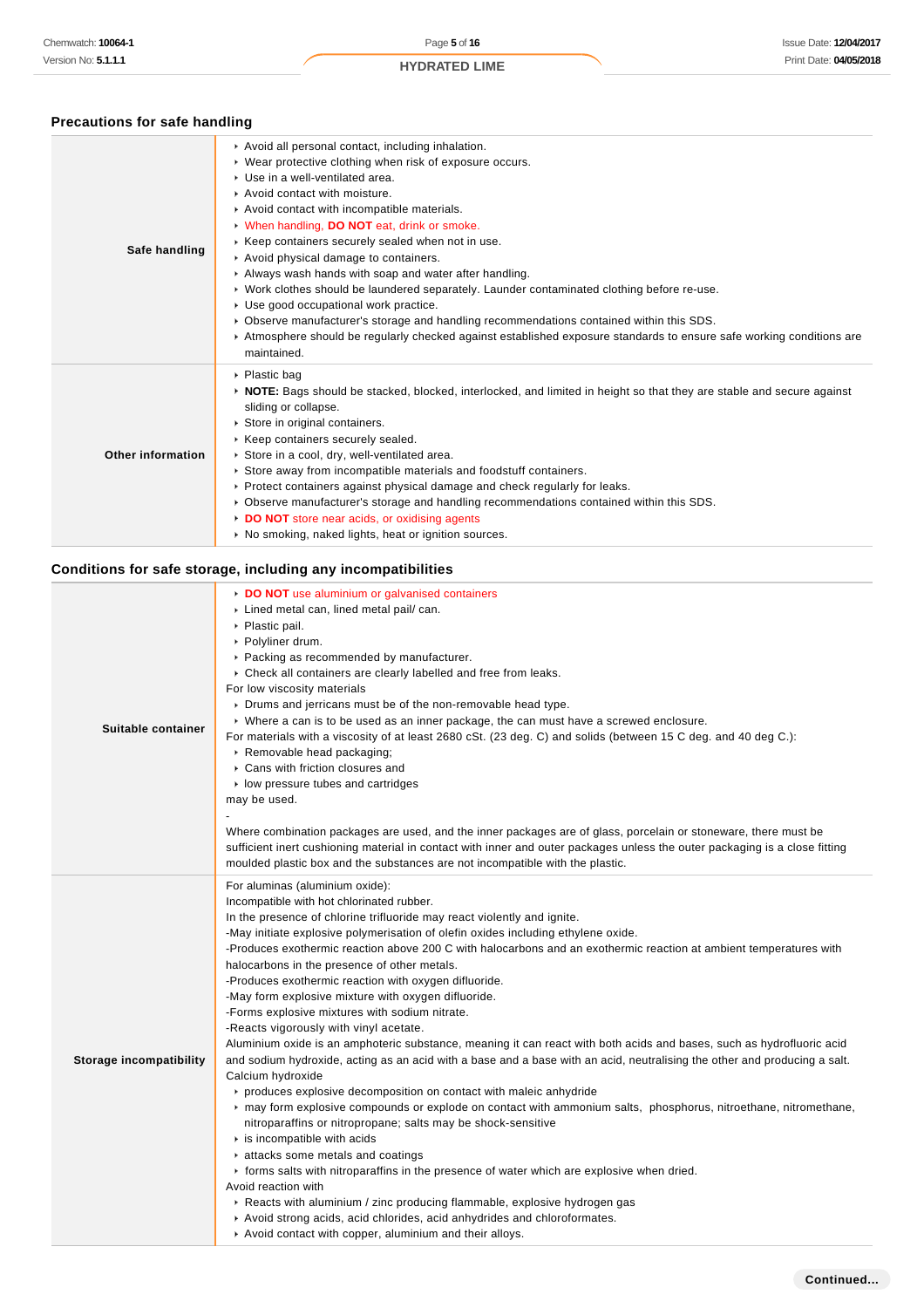# **SECTION 8 EXPOSURE CONTROLS / PERSONAL PROTECTION**

# **Control parameters**

# **OCCUPATIONAL EXPOSURE LIMITS (OEL)**

# **INGREDIENT DATA**

| <b>Source</b>                          | Ingredient           | <b>Material name</b>               | <b>TWA</b>              | <b>STEL</b>             | Peak                    | <b>Notes</b>            |
|----------------------------------------|----------------------|------------------------------------|-------------------------|-------------------------|-------------------------|-------------------------|
| Australia Exposure<br><b>Standards</b> | calcium<br>hydroxide | Calcium hydroxide                  | $5 \text{ mg/m}$ 3      | Not<br>Available        | Not<br>Available        | Not<br>Available        |
| Australia Exposure<br><b>Standards</b> | silica amorphous     | Fumed silica (respirable dust)     | $2$ mg/m $3$            | Not<br>Available        | Not<br>Available        | Not<br>Available        |
| Australia Exposure<br><b>Standards</b> | silica amorphous     | Fumed silica (respirable dust)     | $2 \text{ mg/m}$        | Not<br>Available        | Not<br>Available        | Not<br>Available        |
| Australia Exposure<br><b>Standards</b> | silica amorphous     | Precipitated silica                | $10$ mg/m $3$           | <b>Not</b><br>Available | Not<br>Available        | Not<br>Available        |
| Australia Exposure<br><b>Standards</b> | silica amorphous     | Diatomaceous earth<br>(uncalcined) | $10$ mg/m $3$           | <b>Not</b><br>Available | Not<br>Available        | <b>Not</b><br>Available |
| Australia Exposure<br><b>Standards</b> | silica amorphous     | Diatomaceous earth<br>(uncalcined) | $10$ mg/m $3$           | <b>Not</b><br>Available | <b>Not</b><br>Available | <b>Not</b><br>Available |
| Australia Exposure<br><b>Standards</b> | silica amorphous     | Precipitated silica                | $10$ mg/m $3$           | <b>Not</b><br>Available | Not<br>Available        | <b>Not</b><br>Available |
| Australia Exposure<br><b>Standards</b> | silica amorphous     | Silica, fused                      | <b>Not</b><br>Available | <b>Not</b><br>Available | <b>Not</b><br>Available | <b>Not</b><br>Available |
| Australia Exposure<br><b>Standards</b> | silica amorphous     | Silica gel                         | $10$ mg/m $3$           | Not<br>Available        | Not<br>Available        | Not<br>Available        |
| Australia Exposure<br><b>Standards</b> | silica amorphous     | Silica gel                         | $10 \text{ mg/m}$       | <b>Not</b><br>Available | Not<br>Available        | <b>Not</b><br>Available |
| Australia Exposure<br><b>Standards</b> | aluminium oxide      | Aluminium oxide                    | $10$ mg/m $3$           | <b>Not</b><br>Available | Not<br>Available        | <b>Not</b><br>Available |
| Australia Exposure<br><b>Standards</b> | aluminium oxide      | a-Alumina (Al2O3)                  | <b>Not</b><br>Available | Not<br>Available        | Not<br>Available        | Not<br>Available        |
| Australia Exposure<br><b>Standards</b> | ferric oxide         | Iron oxide fume (Fe2O3) (as Fe)    | $5$ mg/m $3$            | <b>Not</b><br>Available | Not<br>Available        | <b>Not</b><br>Available |

### **EMERGENCY LIMITS**

| Ingredient            | <b>Material name</b>                                                                                          |  |                   | TEEL-2            | TEEL-3         |
|-----------------------|---------------------------------------------------------------------------------------------------------------|--|-------------------|-------------------|----------------|
| calcium hydroxide     | Calcium hydroxide                                                                                             |  | 1 $mg/m3$         | 240 mg/m3         | 1,500<br>mg/m3 |
| magnesium hydroxide   | Magnesium hydroxide                                                                                           |  | 26 mg/m3          | 280 mg/m3         | 1,700<br>mg/m3 |
| silica amorphous      | Silica gel, amorphous synthetic                                                                               |  | $18 \text{ mg/m}$ | 200 mg/m3         | 1,200<br>mq/m3 |
| silica amorphous      | Silica, amorphous fumed                                                                                       |  | $18 \text{ mg/m}$ | $100$ mg/m $3$    | 630 mg/m3      |
| silica amorphous      | Siloxanes and silicones, dimethyl, reaction products with silica; (Hydrophobic<br>silicon dioxide, amorphous) |  | 120<br>mg/m3      | 1,300<br>mg/m3    | 7,900<br>mg/m3 |
| silica amorphous      | Silica, amorphous fume                                                                                        |  | 45 mg/m3          | 500 mg/m3         | 3,000<br>mg/m3 |
| silica amorphous      | Silica amorphous hydrated                                                                                     |  | $18 \text{ mg/m}$ | 220 mg/m3         | 1.300<br>mg/m3 |
| aluminium oxide       | Aluminum oxide; (Alumina)                                                                                     |  | 5.7<br>mg/m3      | $15 \text{ mg/m}$ | 25 mg/m3       |
| ferric oxide          | Iron oxide; (Ferric oxide)                                                                                    |  | $15 \text{ mg/m}$ | 360 mg/m3         | 2,200<br>mg/m3 |
|                       |                                                                                                               |  |                   |                   |                |
| Ingredient            | <b>Original IDLH</b><br><b>Revised IDLH</b>                                                                   |  |                   |                   |                |
| calcium hydroxide     | Not Available<br>Not Available                                                                                |  |                   |                   |                |
| impurities, including | Not Available<br>Not Available                                                                                |  |                   |                   |                |

magnesium hydroxide Not Available Not Available Not Available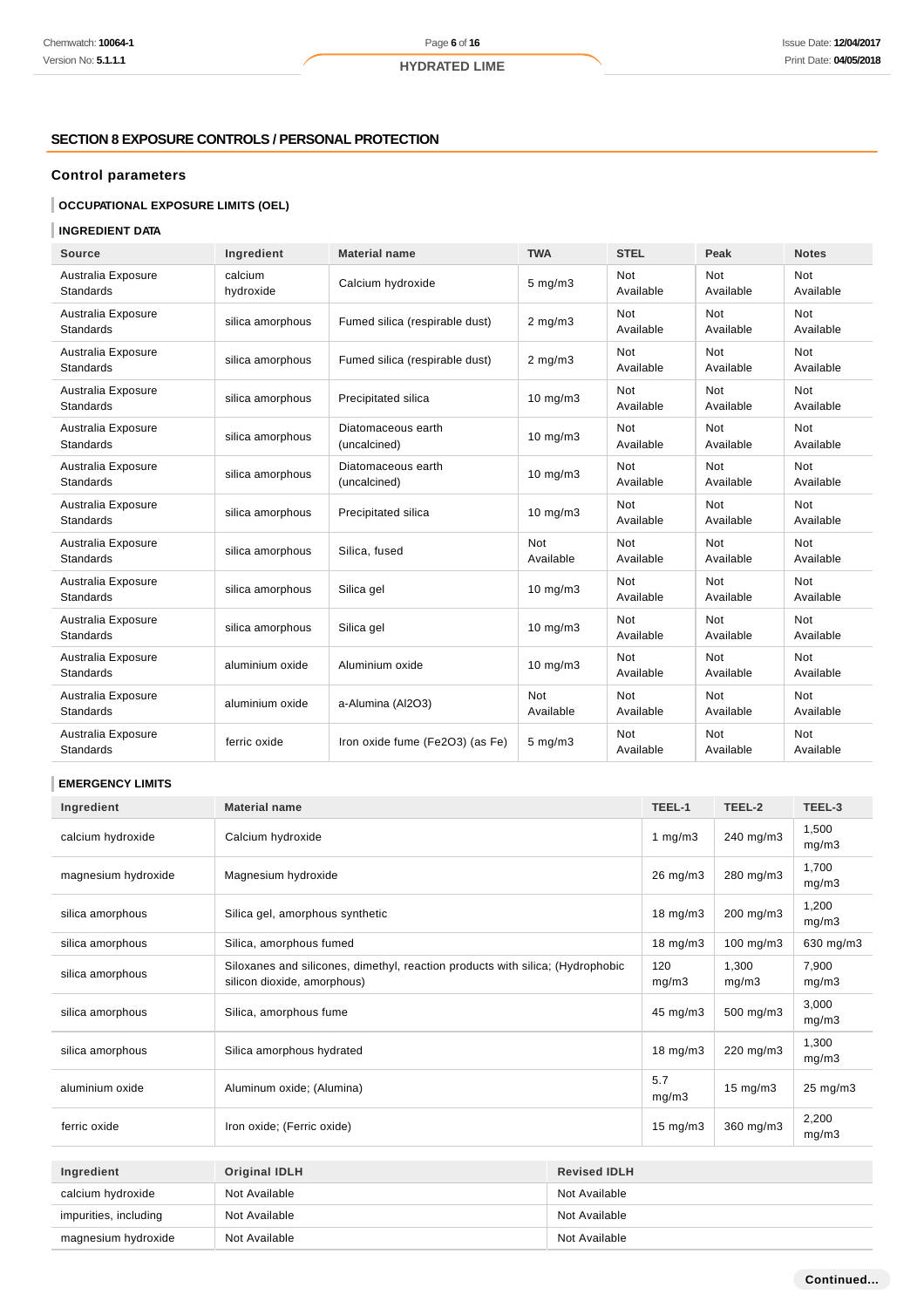| silica amorphous | 3000 mg/m3       | Not Available |
|------------------|------------------|---------------|
| aluminium oxide  | Not Available    | Not Available |
| ferric oxide     | $2,500$ mg/m $3$ | Not Available |
| water            | Not Available    | Not Available |

#### **MATERIAL DATA**

For calcium hydroxide:

In the absence of reports of adverse effects from exposure and the recognised lesser alkalinity of the alkaline earths compared with the the alkali hydroxides the relatively high value of TLV-TWA is recommended. This value corresponds in total alkalinity to 5 mg/m3 of sodium hydroxide or 2.5 times the TLV-TWA of sodium hydroxide.

For aluminium oxide and pyrophoric grades of aluminium:

Twenty seven year experience with aluminium oxide dust (particle size 96% 1,2 um) without adverse effects either systemically or on the lung, and at a calculated concentration equivalent to 2 mg/m3 over an 8-hour shift has lead to the current recommendation of the TLV-TWA. The limit should also apply to aluminium pyro powders whose toxicity is reportedly greater than aluminium dusts and should be protective against lung

changes.

For aluminium oxide:

The experimental and clinical data indicate that aluminium oxide acts as an "inert" material when inhaled and seems to have little effect on the lungs nor does it produce significant organic disease or toxic effects when exposures are kept under reasonable control.

[Documentation of the Threshold Limit Values], ACGIH, Sixth Edition

For amorphous crystalline silica (precipitated silicic acid):

Amorphous crystalline silica shows little potential for producing adverse effects on the lung and exposure standards should reflect a particulate of low intrinsic toxicity. Mixtures of amorphous silicas/ diatomaceous earth and crystalline silica should be monitored as if they comprise only the crystalline forms.

The dusts from precipitated silica and silica gel produce little adverse effect on pulmonary functions and are not known to produce significant disease or toxic effect.

IARC has classified silica, amorphous as Group 3: **NOT** classifiable as to its carcinogenicity to humans.

Evidence of carcinogenicity may be inadequate or limited in animal testing.

#### **Exposure controls**

|                         | Engineering controls are used to remove a hazard or place a barrier between the worker and the hazard. Well-designed                                                                                                                                                                                                                                                                                                                                                                                                                                                                                                                                                                                                                                                                                                                                                                                                                                                                                                                                                                                                                                                                                                                                                                                                                                                                                                                                                                                                                                            |                                  |                                     |  |
|-------------------------|-----------------------------------------------------------------------------------------------------------------------------------------------------------------------------------------------------------------------------------------------------------------------------------------------------------------------------------------------------------------------------------------------------------------------------------------------------------------------------------------------------------------------------------------------------------------------------------------------------------------------------------------------------------------------------------------------------------------------------------------------------------------------------------------------------------------------------------------------------------------------------------------------------------------------------------------------------------------------------------------------------------------------------------------------------------------------------------------------------------------------------------------------------------------------------------------------------------------------------------------------------------------------------------------------------------------------------------------------------------------------------------------------------------------------------------------------------------------------------------------------------------------------------------------------------------------|----------------------------------|-------------------------------------|--|
| Appropriate engineering | engineering controls can be highly effective in protecting workers and will typically be independent of worker interactions<br>to provide this high level of protection.<br>The basic types of engineering controls are:<br>Process controls which involve changing the way a job activity or process is done to reduce the risk.<br>Enclosure and/or isolation of emission source which keeps a selected hazard "physically" away from the worker and<br>ventilation that strategically "adds" and "removes" air in the work environment. Ventilation can remove or dilute an air<br>contaminant if designed properly. The design of a ventilation system must match the particular process and chemical or<br>contaminant in use.<br>Employers may need to use multiple types of controls to prevent employee overexposure.<br>► Local exhaust ventilation is required where solids are handled as powders or crystals; even when particulates are<br>relatively large, a certain proportion will be powdered by mutual friction.<br>If in spite of local exhaust an adverse concentration of the substance in air could occur, respiratory protection should be<br>considered.<br>Such protection might consist of:<br>(a): particle dust respirators, if necessary, combined with an absorption cartridge;<br>(b): filter respirators with absorption cartridge or canister of the right type;<br>(c): fresh-air hoods or masks.<br>Air contaminants generated in the workplace possess varying "escape" velocities which, in turn, determine the "capture" |                                  |                                     |  |
| controls                | velocities" of fresh circulating air required to effectively remove the contaminant.                                                                                                                                                                                                                                                                                                                                                                                                                                                                                                                                                                                                                                                                                                                                                                                                                                                                                                                                                                                                                                                                                                                                                                                                                                                                                                                                                                                                                                                                            |                                  |                                     |  |
|                         | Type of Contaminant:                                                                                                                                                                                                                                                                                                                                                                                                                                                                                                                                                                                                                                                                                                                                                                                                                                                                                                                                                                                                                                                                                                                                                                                                                                                                                                                                                                                                                                                                                                                                            |                                  | Air Speed:                          |  |
|                         | direct spray, spray painting in shallow booths, drum filling, conveyer loading, crusher dusts, gas<br>discharge (active generation into zone of rapid air motion)                                                                                                                                                                                                                                                                                                                                                                                                                                                                                                                                                                                                                                                                                                                                                                                                                                                                                                                                                                                                                                                                                                                                                                                                                                                                                                                                                                                               |                                  | 1-2.5 m/s (200-500<br>$f/min.$ )    |  |
|                         | grinding, abrasive blasting, tumbling, high speed wheel generated dusts (released at high initial<br>velocity into zone of very high rapid air motion).                                                                                                                                                                                                                                                                                                                                                                                                                                                                                                                                                                                                                                                                                                                                                                                                                                                                                                                                                                                                                                                                                                                                                                                                                                                                                                                                                                                                         |                                  | $2.5 - 10$ m/s<br>(500-2000 f/min.) |  |
|                         | Within each range the appropriate value depends on:                                                                                                                                                                                                                                                                                                                                                                                                                                                                                                                                                                                                                                                                                                                                                                                                                                                                                                                                                                                                                                                                                                                                                                                                                                                                                                                                                                                                                                                                                                             |                                  |                                     |  |
|                         | Lower end of the range                                                                                                                                                                                                                                                                                                                                                                                                                                                                                                                                                                                                                                                                                                                                                                                                                                                                                                                                                                                                                                                                                                                                                                                                                                                                                                                                                                                                                                                                                                                                          | Upper end of the range           |                                     |  |
|                         | 1: Room air currents minimal or favourable to capture                                                                                                                                                                                                                                                                                                                                                                                                                                                                                                                                                                                                                                                                                                                                                                                                                                                                                                                                                                                                                                                                                                                                                                                                                                                                                                                                                                                                                                                                                                           | 1: Disturbing room air currents  |                                     |  |
|                         | 2: Contaminants of low toxicity or of nuisance value only.                                                                                                                                                                                                                                                                                                                                                                                                                                                                                                                                                                                                                                                                                                                                                                                                                                                                                                                                                                                                                                                                                                                                                                                                                                                                                                                                                                                                                                                                                                      | 2: Contaminants of high toxicity |                                     |  |
|                         | 3: Intermittent, low production.                                                                                                                                                                                                                                                                                                                                                                                                                                                                                                                                                                                                                                                                                                                                                                                                                                                                                                                                                                                                                                                                                                                                                                                                                                                                                                                                                                                                                                                                                                                                | 3: High production, heavy use    |                                     |  |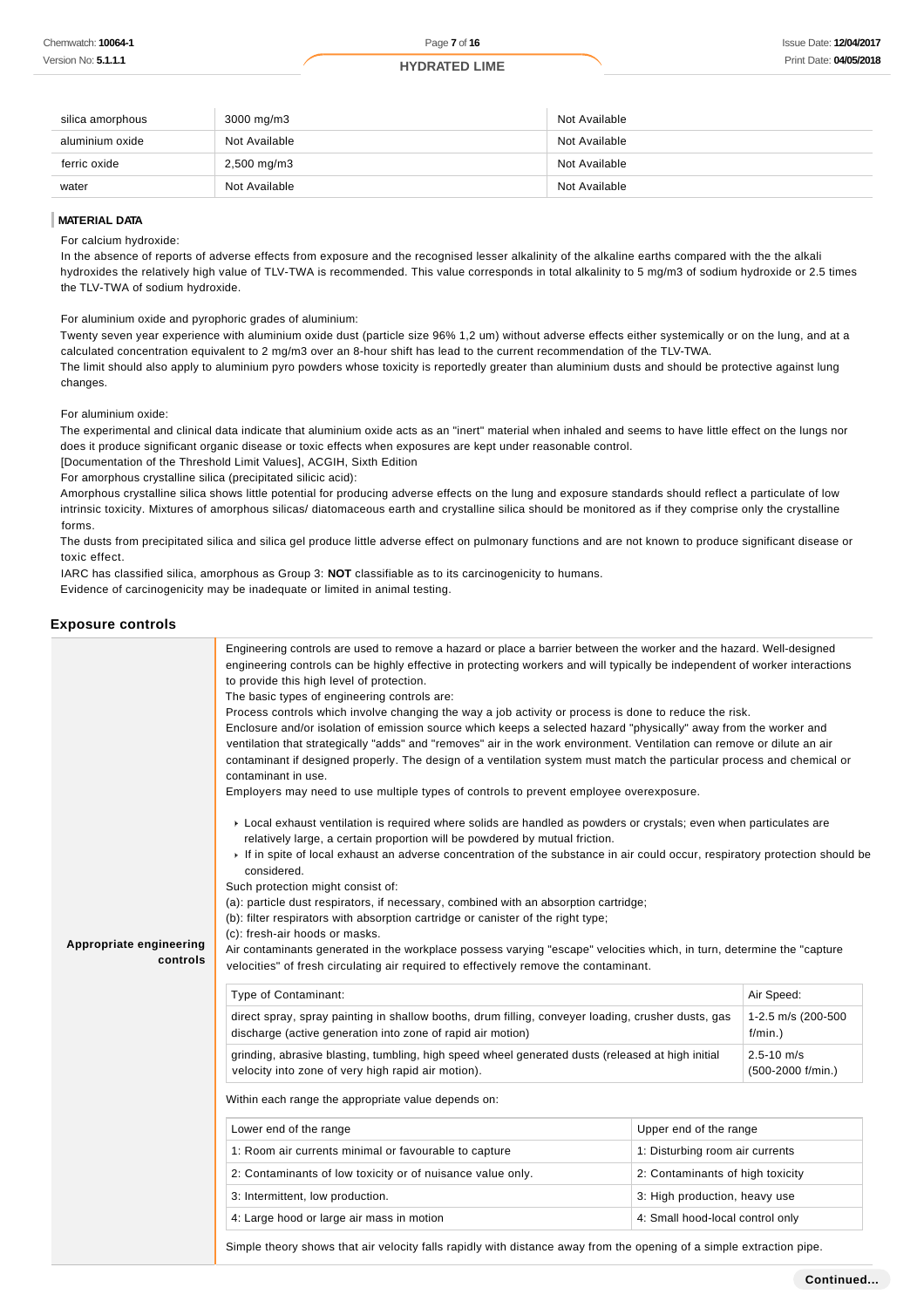|                              | Velocity generally decreases with the square of distance from the extraction point (in simple cases). Therefore the air<br>speed at the extraction point should be adjusted, accordingly, after reference to distance from the contaminating source.<br>The air velocity at the extraction fan, for example, should be a minimum of 4-10 m/s (800-2000 f/min) for extraction of<br>crusher dusts generated 2 metres distant from the extraction point. Other mechanical considerations, producing<br>performance deficits within the extraction apparatus, make it essential that theoretical air velocities are multiplied by<br>factors of 10 or more when extraction systems are installed or used.                                                                                                                                                                                                                                                                                                                                                                                                                                                                                                                                                                                                                                                                                                                                                                                                                                                                                                                                                                                                                                                                                                                                                                                                                                                                                                                                                                                                                                                                                                                                                                                                                                                                                                                                                                                                                                                                                                                                                                                                                                                                                                                                                                                                                                                                                                                                                                                                                                                                                                                                                                                                                                                                                                                                                                                                 |
|------------------------------|--------------------------------------------------------------------------------------------------------------------------------------------------------------------------------------------------------------------------------------------------------------------------------------------------------------------------------------------------------------------------------------------------------------------------------------------------------------------------------------------------------------------------------------------------------------------------------------------------------------------------------------------------------------------------------------------------------------------------------------------------------------------------------------------------------------------------------------------------------------------------------------------------------------------------------------------------------------------------------------------------------------------------------------------------------------------------------------------------------------------------------------------------------------------------------------------------------------------------------------------------------------------------------------------------------------------------------------------------------------------------------------------------------------------------------------------------------------------------------------------------------------------------------------------------------------------------------------------------------------------------------------------------------------------------------------------------------------------------------------------------------------------------------------------------------------------------------------------------------------------------------------------------------------------------------------------------------------------------------------------------------------------------------------------------------------------------------------------------------------------------------------------------------------------------------------------------------------------------------------------------------------------------------------------------------------------------------------------------------------------------------------------------------------------------------------------------------------------------------------------------------------------------------------------------------------------------------------------------------------------------------------------------------------------------------------------------------------------------------------------------------------------------------------------------------------------------------------------------------------------------------------------------------------------------------------------------------------------------------------------------------------------------------------------------------------------------------------------------------------------------------------------------------------------------------------------------------------------------------------------------------------------------------------------------------------------------------------------------------------------------------------------------------------------------------------------------------------------------------------------------------|
| <b>Personal protection</b>   |                                                                                                                                                                                                                                                                                                                                                                                                                                                                                                                                                                                                                                                                                                                                                                                                                                                                                                                                                                                                                                                                                                                                                                                                                                                                                                                                                                                                                                                                                                                                                                                                                                                                                                                                                                                                                                                                                                                                                                                                                                                                                                                                                                                                                                                                                                                                                                                                                                                                                                                                                                                                                                                                                                                                                                                                                                                                                                                                                                                                                                                                                                                                                                                                                                                                                                                                                                                                                                                                                                        |
| Eye and face protection      | Chemical goggles.<br>Full face shield may be required for supplementary but never for primary protection of eyes.<br>▶ Contact lenses may pose a special hazard; soft contact lenses may absorb and concentrate irritants. A written policy<br>document, describing the wearing of lenses or restrictions on use, should be created for each workplace or task. This<br>should include a review of lens absorption and adsorption for the class of chemicals in use and an account of injury<br>experience. Medical and first-aid personnel should be trained in their removal and suitable equipment should be readily<br>available. In the event of chemical exposure, begin eye irrigation immediately and remove contact lens as soon as<br>practicable. Lens should be removed at the first signs of eye redness or irritation - lens should be removed in a clean<br>environment only after workers have washed hands thoroughly. [CDC NIOSH Current Intelligence Bulletin 59], [AS/NZS<br>1336 or national equivalent]                                                                                                                                                                                                                                                                                                                                                                                                                                                                                                                                                                                                                                                                                                                                                                                                                                                                                                                                                                                                                                                                                                                                                                                                                                                                                                                                                                                                                                                                                                                                                                                                                                                                                                                                                                                                                                                                                                                                                                                                                                                                                                                                                                                                                                                                                                                                                                                                                                                                          |
| <b>Skin protection</b>       | See Hand protection below                                                                                                                                                                                                                                                                                                                                                                                                                                                                                                                                                                                                                                                                                                                                                                                                                                                                                                                                                                                                                                                                                                                                                                                                                                                                                                                                                                                                                                                                                                                                                                                                                                                                                                                                                                                                                                                                                                                                                                                                                                                                                                                                                                                                                                                                                                                                                                                                                                                                                                                                                                                                                                                                                                                                                                                                                                                                                                                                                                                                                                                                                                                                                                                                                                                                                                                                                                                                                                                                              |
| <b>Hands/feet protection</b> | ▶ Wear chemical protective gloves, e.g. PVC.<br>▶ Wear safety footwear or safety gumboots, e.g. Rubber<br>The selection of suitable gloves does not only depend on the material, but also on further marks of quality which vary<br>from manufacturer to manufacturer. Where the chemical is a preparation of several substances, the resistance of the<br>glove material can not be calculated in advance and has therefore to be checked prior to the application.<br>The exact break through time for substances has to be obtained from the manufacturer of the protective gloves and has<br>to be observed when making a final choice.<br>Personal hygiene is a key element of effective hand care. Gloves must only be worn on clean hands. After using gloves,<br>hands should be washed and dried thoroughly. Application of a non-perfumed moisturizer is recommended.<br>Suitability and durability of glove type is dependent on usage. Important factors in the selection of gloves include:<br>frequency and duration of contact,<br>chemical resistance of glove material,<br>$\blacksquare$<br>glove thickness and<br>$\cdot$<br>dexterity<br>Select gloves tested to a relevant standard (e.g. Europe EN 374, US F739, AS/NZS 2161.1 or national equivalent).<br>When prolonged or frequently repeated contact may occur, a glove with a protection class of 5 or higher<br>(breakthrough time greater than 240 minutes according to EN 374, AS/NZS 2161.10.1 or national equivalent) is<br>recommended.<br>When only brief contact is expected, a glove with a protection class of 3 or higher (breakthrough time greater than<br>60 minutes according to EN 374, AS/NZS 2161.10.1 or national equivalent) is recommended.<br>Some glove polymer types are less affected by movement and this should be taken into account when<br>considering gloves for long-term use.<br>Contaminated gloves should be replaced.<br>$\ddot{\phantom{0}}$<br>For general applications, gloves with a thickness typically greater than 0.35 mm, are recommended.<br>It should be emphasised that glove thickness is not necessarily a good predictor of glove resistance to a specific<br>chemical, as the permeation efficiency of the glove will be dependent on the exact composition of the glove material.<br>Therefore, glove selection should also be based on consideration of the task requirements and knowledge of breakthrough<br>times.<br>Glove thickness may also vary depending on the glove manufacturer, the glove type and the glove model. Therefore, the<br>manufacturers' technical data should always be taken into account to ensure selection of the most appropriate glove for<br>the task.<br>Note: Depending on the activity being conducted, gloves of varying thickness may be required for specific tasks. For<br>example:<br>Thinner gloves (down to 0.1 mm or less) may be required where a high degree of manual dexterity is needed.<br>However, these gloves are only likely to give short duration protection and would normally be just for single use<br>applications, then disposed of.<br>Thicker gloves (up to 3 mm or more) may be required where there is a mechanical (as well as a chemical) risk i.e.<br>where there is abrasion or puncture potential<br>Gloves must only be worn on clean hands. After using gloves, hands should be washed and dried thoroughly. Application<br>of a non-perfumed moisturiser is recommended.<br>▶ Neoprene gloves |
| <b>Body protection</b>       | See Other protection below                                                                                                                                                                                                                                                                                                                                                                                                                                                                                                                                                                                                                                                                                                                                                                                                                                                                                                                                                                                                                                                                                                                                                                                                                                                                                                                                                                                                                                                                                                                                                                                                                                                                                                                                                                                                                                                                                                                                                                                                                                                                                                                                                                                                                                                                                                                                                                                                                                                                                                                                                                                                                                                                                                                                                                                                                                                                                                                                                                                                                                                                                                                                                                                                                                                                                                                                                                                                                                                                             |
| Other protection             | ▶ Overalls.<br>▶ PVC Apron.<br>▶ PVC protective suit may be required if exposure severe.<br>▶ Eyewash unit.<br>Ensure there is ready access to a safety shower.                                                                                                                                                                                                                                                                                                                                                                                                                                                                                                                                                                                                                                                                                                                                                                                                                                                                                                                                                                                                                                                                                                                                                                                                                                                                                                                                                                                                                                                                                                                                                                                                                                                                                                                                                                                                                                                                                                                                                                                                                                                                                                                                                                                                                                                                                                                                                                                                                                                                                                                                                                                                                                                                                                                                                                                                                                                                                                                                                                                                                                                                                                                                                                                                                                                                                                                                        |
| <b>Thermal hazards</b>       | Not Available                                                                                                                                                                                                                                                                                                                                                                                                                                                                                                                                                                                                                                                                                                                                                                                                                                                                                                                                                                                                                                                                                                                                                                                                                                                                                                                                                                                                                                                                                                                                                                                                                                                                                                                                                                                                                                                                                                                                                                                                                                                                                                                                                                                                                                                                                                                                                                                                                                                                                                                                                                                                                                                                                                                                                                                                                                                                                                                                                                                                                                                                                                                                                                                                                                                                                                                                                                                                                                                                                          |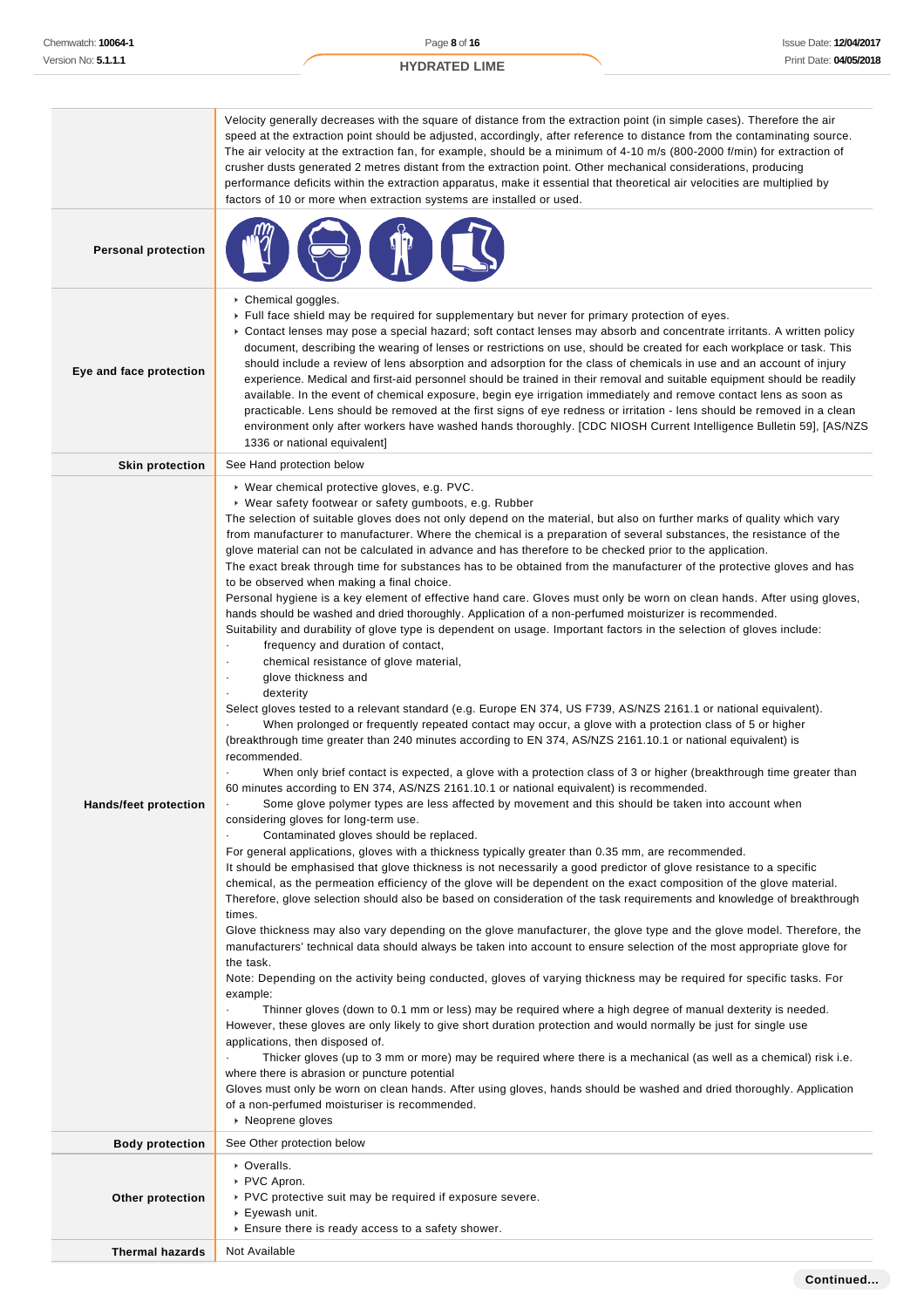## **Recommended material(s)**

### **GLOVE SELECTION INDEX**

Glove selection is based on a modified presentation of the:

 **"Forsberg Clothing Performance Index".**

 The effect(s) of the following substance(s) are taken into account in the **computer-generated** selection:

HYDRATED LIME

| Material         | CPI |
|------------------|-----|
| NATURAL RUBBER   | А   |
| NATURAL+NEOPRENE |     |

\* CPI - Chemwatch Performance Index

#### A: Best Selection

B: Satisfactory; may degrade after 4 hours continuous immersion C: Poor to Dangerous Choice for other than short term immersion **NOTE**: As a series of factors will influence the actual performance of the glove, a final selection must be based on detailed observation. - \* Where the glove is to be used on a short term, casual or infrequent basis, factors such as "feel" or convenience (e.g. disposability), may dictate a choice of gloves which might otherwise be unsuitable following long-term or frequent use. A qualified practitioner should be consulted.

## **SECTION 9 PHYSICAL AND CHEMICAL PROPERTIES**

#### **Information on basic physical and chemical properties**

#### **Respiratory protection**

- Respirators may be necessary when engineering and administrative controls do not adequately prevent exposures.
- The decision to use respiratory protection should be based on professional judgment that takes into account toxicity information, exposure measurement data, and frequency and likelihood of the worker's exposure - ensure users are not subject to high thermal loads which may result in heat stress or distress due to personal protective equipment (powered, positive flow, full face apparatus may be an option).
- Published occupational exposure limits, where they exist, will assist in determining the adequacy of the selected respiratory protection. These may be government mandated or vendor recommended.
- Certified respirators will be useful for protecting workers from inhalation of particulates when properly selected and fit tested as part of a complete respiratory protection program.
- Use approved positive flow mask if significant quantities of dust becomes airborne.
- Try to avoid creating dust conditions.

**Appearance** White or off white amorphous powder. Odourless with a slightly bitter, alkaline taste. Readily absorbs carbon dioxide from the air to form calcium carbonate; and loses water on heating to form calcium oxide. Slightly soluble in water (approx. 0.2%) and insoluble in alcohol; soluble in glycerol, sugar or ammonium chloride solutions; and soluble in acids with evolution of heat. Bulk density: 400-500 kg/m3. Typical fineness is 3% on a 75 micron sieve or < 1% on a 250 micron sieve.

| <b>Physical state</b>                           | Divided Solid  | Relative density (Water =<br>1)                   | $2.2 - 2.3$      |
|-------------------------------------------------|----------------|---------------------------------------------------|------------------|
| Odour                                           | Not Available  | <b>Partition coefficient</b><br>n-octanol / water | Not Available    |
| Odour threshold                                 | Not Available  | <b>Auto-ignition temperature</b><br>$(^{\circ}C)$ | Not Applicable   |
| pH (as supplied)                                | Not Applicable | <b>Decomposition</b><br>temperature               | 580              |
| Melting point / freezing<br>point $(^{\circ}C)$ | 580 (-H2O)     | Viscosity (cSt)                                   | Not Applicable   |
| Initial boiling point and<br>boiling range (°C) | Decomposes     | Molecular weight (g/mol)                          | 74.10 (CaO)      |
| Flash point $(°C)$                              | Not Applicable | <b>Taste</b>                                      | Not Available    |
| <b>Evaporation rate</b>                         | Not Applicable | <b>Explosive properties</b>                       | Not Available    |
| Flammability                                    | Not Applicable | <b>Oxidising properties</b>                       | Not Available    |
| <b>Upper Explosive Limit</b><br>(%)             | Not Applicable | <b>Surface Tension (dyn/cm</b><br>or mN/m)        | Not Applicable   |
| <b>Lower Explosive Limit</b><br>(%)             | Not Applicable | <b>Volatile Component</b><br>(%                   | Not Applicable   |
| Vapour pressure (kPa)                           | Not Applicable | Gas group                                         | Not Available    |
| Solubility in water (g/L)                       | Immiscible     | pH as a solution (1%)                             | 12.4 (saturated) |
| Vapour density $(Air = 1)$                      | Not Applicable | VOC g/L                                           | Not Available    |

### **SECTION 10 STABILITY AND REACTIVITY**

| Reactivity                | See section 7                                                                                                                      |
|---------------------------|------------------------------------------------------------------------------------------------------------------------------------|
| <b>Chemical stability</b> | Unstable in the presence of incompatible materials.<br>▶ Product is considered stable.<br>Hazardous polymerisation will not occur. |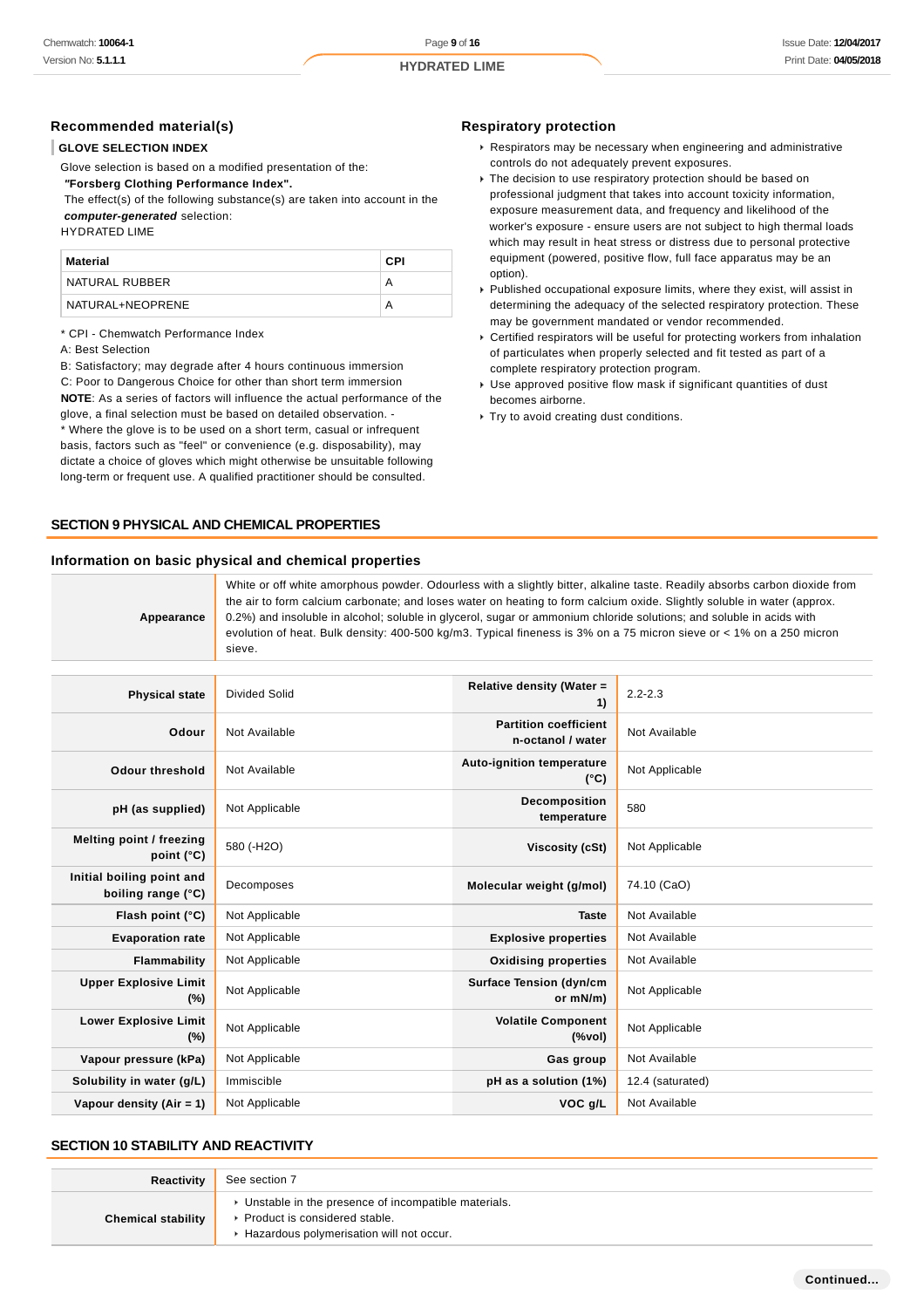| Possibility of hazardous<br>reactions      | See section 7 |
|--------------------------------------------|---------------|
| Conditions to avoid                        | See section 7 |
| Incompatible materials                     | See section 7 |
| <b>Hazardous</b><br>decomposition products | See section 5 |

# **SECTION 11 TOXICOLOGICAL INFORMATION**

# **Information on toxicological effects**

| Inhaled             | Minor exposures / slow dissolution of calcium hydroxide, in body fluids in the upper respiratory tract and lungs may<br>produce delayed severe irritation or burning sensation. Severe acute dust inhalation may produce laryngitis and pulmonary<br>oedema.<br>Persons with impaired respiratory function, airway diseases and conditions such as emphysema or chronic bronchitis,<br>may incur further disability if excessive concentrations of particulate are inhaled.<br>If prior damage to the circulatory or nervous systems has occurred or if kidney damage has been sustained, proper<br>screenings should be conducted on individuals who may be exposed to further risk if handling and use of the material<br>result<br>in excessive exposures.<br>Inhalation of alkaline corrosives may produce irritation of the respiratory tract with coughing, choking, pain and mucous<br>membrane damage. Pulmonary oedema may develop in more severe cases; this may be immediate or in most cases<br>following a latent period of 5-72 hours. Symptoms may include a tightness in the chest, dyspnoea, frothy sputum,<br>cyanosis and dizziness. Findings may include hypotension, a weak and rapid pulse and moist rales.                                                                                                                                                                                                                                                                                                                                       |
|---------------------|-------------------------------------------------------------------------------------------------------------------------------------------------------------------------------------------------------------------------------------------------------------------------------------------------------------------------------------------------------------------------------------------------------------------------------------------------------------------------------------------------------------------------------------------------------------------------------------------------------------------------------------------------------------------------------------------------------------------------------------------------------------------------------------------------------------------------------------------------------------------------------------------------------------------------------------------------------------------------------------------------------------------------------------------------------------------------------------------------------------------------------------------------------------------------------------------------------------------------------------------------------------------------------------------------------------------------------------------------------------------------------------------------------------------------------------------------------------------------------------------------------------------------------------------------------------------------|
| Ingestion           | The material can produce chemical burns within the oral cavity and gastrointestinal tract following ingestion.<br>The material has NOT been classified by EC Directives or other classification systems as "harmful by ingestion". This is<br>because of the lack of corroborating animal or human evidence. The material may still be damaging to the health of the<br>individual, following ingestion, especially where pre-existing organ (e.g liver, kidney) damage is evident. Present<br>definitions of harmful or toxic substances are generally based on doses producing mortality rather than those producing<br>morbidity (disease, ill-health). Gastrointestinal tract discomfort may produce nausea and vomiting. In an occupational<br>setting however, ingestion of insignificant quantities is not thought to be cause for concern.<br>Ingestion may be followed by severe pain, vomiting, diarrhoea and collapse.                                                                                                                                                                                                                                                                                                                                                                                                                                                                                                                                                                                                                                       |
| <b>Skin Contact</b> | The material can produce chemical burns following direct contact with the skin.<br>Skin contact is not thought to have harmful health effects (as classified under EC Directives); the material may still<br>produce health damage following entry through wounds, lesions or abrasions.<br>Contact with aluminas (aluminium oxides) may produce a form of irritant dermatitis accompanied by pruritus.<br>Though considered non-harmful, slight irritation may result from contact because of the abrasive nature of the aluminium<br>oxide particles.<br>In the presence of moisture calcium hydroxide (slaked lime) is a caustic irritant and can be damaging to human tissue.<br>Skin contact may result in severe burns and blistering, depending on duration of contact.<br>Reactions may not occur on exposure but response may be delayed with symptoms only appearing many hours later<br>Open cuts, abraded or irritated skin should not be exposed to this material<br>Solution of material in moisture on the skin, or perspiration, may markedly increase skin corrosion and accelerate tissue<br>destruction<br>Entry into the blood-stream through, for example, cuts, abrasions, puncture wounds or lesions, may produce systemic<br>injury with harmful effects. Examine the skin prior to the use of the material and ensure that any external damage is<br>suitably protected.                                                                                                                                                                       |
| Eye                 | The material can produce chemical burns to the eye following direct contact. Vapours or mists may be extremely irritating.<br>When applied to the eye(s) of animals, the material produces severe ocular lesions which are present twenty-four hours or<br>more after instillation.<br>Eye contact with calcium hydroxide may result in severe irritation and pain. The material may induce ulcerations of the<br>corneal epithelium                                                                                                                                                                                                                                                                                                                                                                                                                                                                                                                                                                                                                                                                                                                                                                                                                                                                                                                                                                                                                                                                                                                                    |
| Chronic             | Repeated or prolonged exposure to corrosives may result in the erosion of teeth, inflammatory and ulcerative changes in<br>the mouth and necrosis (rarely) of the jaw. Bronchial irritation, with cough, and frequent attacks of bronchial pneumonia<br>may ensue. Gastrointestinal disturbances may also occur. Chronic exposures may result in dermatitis and/or<br>conjunctivitis.<br>Limited evidence suggests that repeated or long-term occupational exposure may produce cumulative health effects<br>involving organs or biochemical systems.<br>Chronic exposure to aluminas (aluminium oxides) of particle size 1.2 microns did not produce significant systemic or<br>respiratory system effects in workers. Epidemiologic surveys have indicated an excess of nonmalignant respiratory<br>disease in workers exposed to aluminum oxide during abrasives production.<br>Very fine AI2O3 powder was not fibrogenic in rats, guinea pigs, or hamsters when inhaled for 6 to 12 months and<br>sacrificed<br>at periods up to 12 months following the last exposure.<br>When hydrated aluminas were injected intratracheally, they produced dense and numerous nodules of advanced fibrosis in<br>rats, a reticulin network with occasional collagen fibres in mice and guinea pigs, and only a slight reticulin network in<br>rabbits. Shaver's disease, a rapidly progressive and often fatal interstitial fibrosis of the lungs, is associated with a<br>process involving the fusion of bauxite (aluminium oxide) with iron, coke and silica at 2000 deg. C. |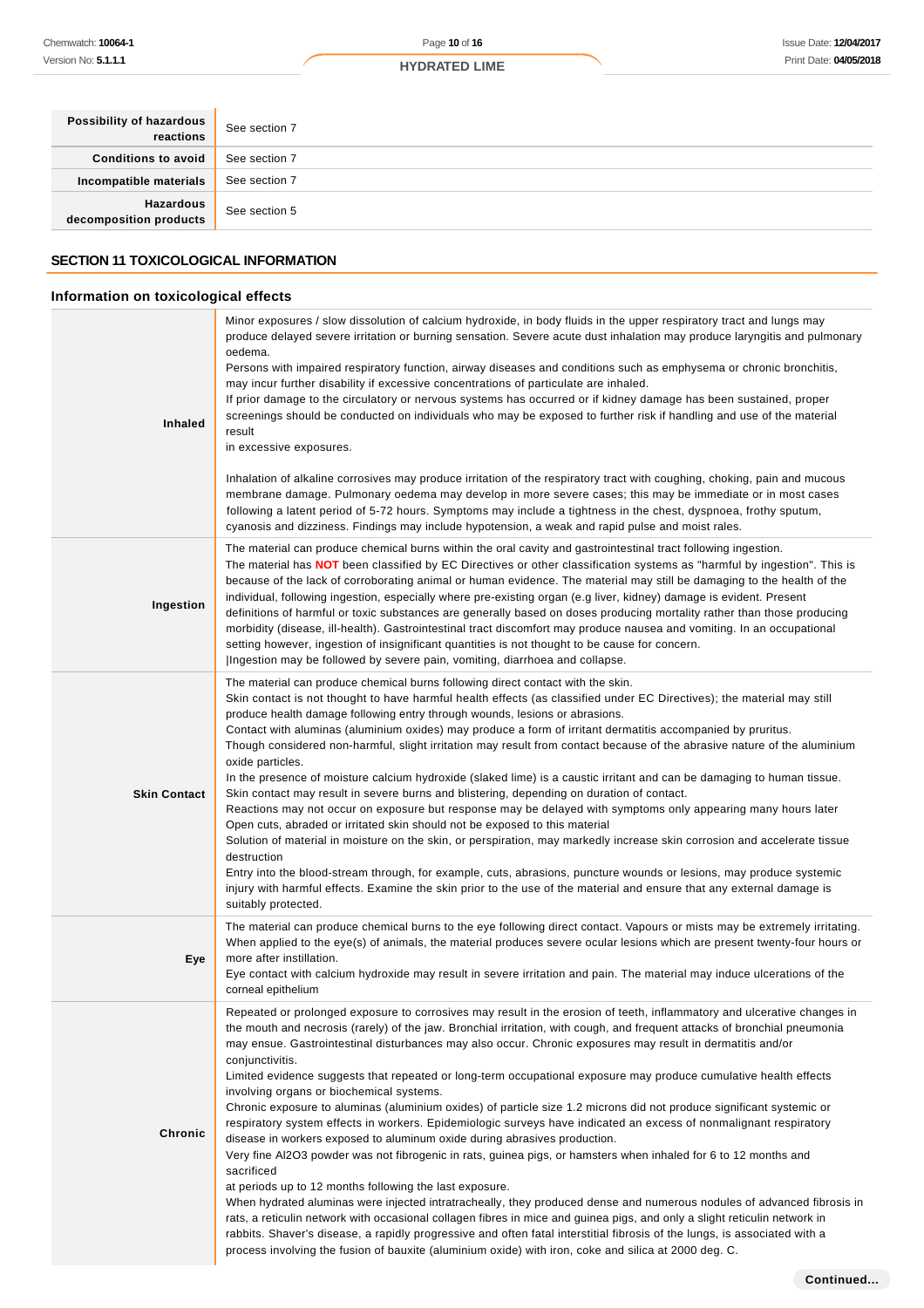|                      | administered by the intrapleural route produce clear evidence of carcinogenicity.<br>dust clouds show very low respirable fraction.<br>lungs.<br>happen after weeks, months or years of exposure.<br>show on X-ray. | The weight of evidence suggests that catalytically active alumina and the large surface area aluminas can induce lung<br>fibrosis(aluminosis) in experimental animals, but only when given by the intra-tracheal route. The pertinence of such<br>experiments in relation to workplace exposure is doubtful especially since it has been demonstrated that the most reactive<br>of the aluminas (i.e. the chi and gamma forms), when given by inhalation, are non-fibrogenic in experimental animals.<br>However rats exposed by inhalation to refractory aluminium fibre showed mild fibrosis and possibly carcinogenic effects<br>indicating that fibrous aluminas might exhibit different toxicology to non-fibrous forms. Aluminium oxide fibres<br>Saffil fibre an artificially produced form alumina fibre used as refractories, consists of over 95% alumina, 3-4 % silica.<br>Animal tests for fibrogenic, carcinogenic potential and oral toxicity have included in-vitro, intraperitoneal injection,<br>intrapleural injection, inhalation, and feeding. The fibre has generally been inactive in animal studies. Also studies of Saffil<br>There is general agreement that particle size determines that the degree of pathogenicity (the ability of a micro-organism<br>to produce infectious disease) of elementary aluminium, or its oxides or hydroxides when they occur as dusts, fumes or<br>vapours. Only those particles small enough to enter the alveolii (sub 5 um) are able to produce pathogenic effects in the<br>Chronic exposure to calcium hydroxide may result in narrowing of the esophagus, with difficulty in swallowing. This may<br>Long term exposure to high dust concentrations may cause changes in lung function (i.e. pneumoconiosis) caused by<br>particles less than 0.5 micron penetrating and remaining in the lung. A prime symptom is breathlessness. Lung shadows |
|----------------------|---------------------------------------------------------------------------------------------------------------------------------------------------------------------------------------------------------------------|------------------------------------------------------------------------------------------------------------------------------------------------------------------------------------------------------------------------------------------------------------------------------------------------------------------------------------------------------------------------------------------------------------------------------------------------------------------------------------------------------------------------------------------------------------------------------------------------------------------------------------------------------------------------------------------------------------------------------------------------------------------------------------------------------------------------------------------------------------------------------------------------------------------------------------------------------------------------------------------------------------------------------------------------------------------------------------------------------------------------------------------------------------------------------------------------------------------------------------------------------------------------------------------------------------------------------------------------------------------------------------------------------------------------------------------------------------------------------------------------------------------------------------------------------------------------------------------------------------------------------------------------------------------------------------------------------------------------------------------------------------------------------------------------------------------------------------------------------------------------------------------------------------------|
|                      |                                                                                                                                                                                                                     |                                                                                                                                                                                                                                                                                                                                                                                                                                                                                                                                                                                                                                                                                                                                                                                                                                                                                                                                                                                                                                                                                                                                                                                                                                                                                                                                                                                                                                                                                                                                                                                                                                                                                                                                                                                                                                                                                                                  |
|                      | <b>TOXICITY</b>                                                                                                                                                                                                     | <b>IRRITATION</b>                                                                                                                                                                                                                                                                                                                                                                                                                                                                                                                                                                                                                                                                                                                                                                                                                                                                                                                                                                                                                                                                                                                                                                                                                                                                                                                                                                                                                                                                                                                                                                                                                                                                                                                                                                                                                                                                                                |
| <b>HYDRATED LIME</b> | Dermal (rabbit) LD50: >2500 mg/kg <sup>[1]</sup>                                                                                                                                                                    | Eye (rabbit): 10 mg - SEVERE                                                                                                                                                                                                                                                                                                                                                                                                                                                                                                                                                                                                                                                                                                                                                                                                                                                                                                                                                                                                                                                                                                                                                                                                                                                                                                                                                                                                                                                                                                                                                                                                                                                                                                                                                                                                                                                                                     |

| <b>HYDRATED LIME</b> | Dermal (rabbit) LD50: >2500 mg/kg <sup>[1]</sup>                                                       | Eye (rabbit): 10 mg - SEVERE                                                                                          |
|----------------------|--------------------------------------------------------------------------------------------------------|-----------------------------------------------------------------------------------------------------------------------|
|                      | Oral (rat) LD50: 7340 mg/kg <sup>[2]</sup>                                                             |                                                                                                                       |
|                      | <b>TOXICITY</b>                                                                                        | <b>IRRITATION</b>                                                                                                     |
| calcium hydroxide    | Dermal (rabbit) LD50: >2500 mg/kg <sup>[1]</sup>                                                       | Eye (rabbit): 10 mg - SEVERE                                                                                          |
|                      | Oral (rat) LD50: 7340 mg/kg <sup>[2]</sup>                                                             |                                                                                                                       |
|                      | <b>TOXICITY</b>                                                                                        | <b>IRRITATION</b>                                                                                                     |
| magnesium hydroxide  | Oral (rat) LD50: 8500 mg/kg <sup>[2]</sup>                                                             | Not Available                                                                                                         |
|                      | <b>TOXICITY</b>                                                                                        | <b>IRRITATION</b>                                                                                                     |
|                      | Dermal (rabbit) LD50: >5000 mg/kg <sup>[2]</sup>                                                       | Eye (rabbit): non-irritating *                                                                                        |
| silica amorphous     | Inhalation (rat) LC50: > 0.139 mg/l/14h**[Grace] <sup>[2]</sup>                                        | Skin (rabbit): non-irritating *                                                                                       |
|                      | Oral (rat) LD50: 3160 mg/kg <sup>[2]</sup>                                                             |                                                                                                                       |
|                      | <b>TOXICITY</b>                                                                                        | <b>IRRITATION</b>                                                                                                     |
| aluminium oxide      | Oral (rat) LD50: >2000 mg/kg[1]                                                                        | Not Available                                                                                                         |
|                      | <b>TOXICITY</b>                                                                                        | <b>IRRITATION</b>                                                                                                     |
| ferric oxide         | Oral (rat) LD50: >5000 mg/kg <sup>[1]</sup>                                                            | Not Available                                                                                                         |
|                      | <b>TOXICITY</b>                                                                                        | <b>IRRITATION</b>                                                                                                     |
| water                | Not Available                                                                                          | Not Available                                                                                                         |
| Legend:              | Unless otherwise specified data extracted from RTECS - Register of Toxic Effect of chemical Substances | 1. Value obtained from Europe ECHA Registered Substances - Acute toxicity 2.* Value obtained from manufacturer's SDS. |

| <b>CALCIUM HYDROXIDE</b> | The material may produce severe irritation to the eye causing pronounced inflammation. Repeated or prolonged exposure<br>to irritants may produce conjunctivitis.                                                                                                                                                                                                                                                                                                                                                                                                                                                                                                                                                                                                                                                                                                                                                                                                                                                                                                           |
|--------------------------|-----------------------------------------------------------------------------------------------------------------------------------------------------------------------------------------------------------------------------------------------------------------------------------------------------------------------------------------------------------------------------------------------------------------------------------------------------------------------------------------------------------------------------------------------------------------------------------------------------------------------------------------------------------------------------------------------------------------------------------------------------------------------------------------------------------------------------------------------------------------------------------------------------------------------------------------------------------------------------------------------------------------------------------------------------------------------------|
| <b>SILICA AMORPHOUS</b>  | For silica amorphous:<br>When experimental animals inhale synthetic amorphous silica (SAS) dust, it dissolves in the lung fluid and is rapidly<br>eliminated. If swallowed, the vast majority of SAS is excreted in the faeces and there is little accumulation in the body.<br>Following absorption across the gut, SAS is eliminated via urine without modification in animals and humans. SAS is not<br>expected to be broken down (metabolised) in mammals.<br>After ingestion, there is limited accumulation of SAS in body tissues and rapid elimination occurs. Intestinal absorption has<br>not been calculated, but appears to be insignificant in animals and humans. SASs injected subcutaneously are subjected<br>to rapid dissolution and removal. There is no indication of metabolism of SAS in animals or humans based on chemical<br>structure and available data. In contrast to crystalline silica, SAS is soluble in physiological media and the soluble<br>chemical species that are formed are eliminated via the urinary tract without modification. |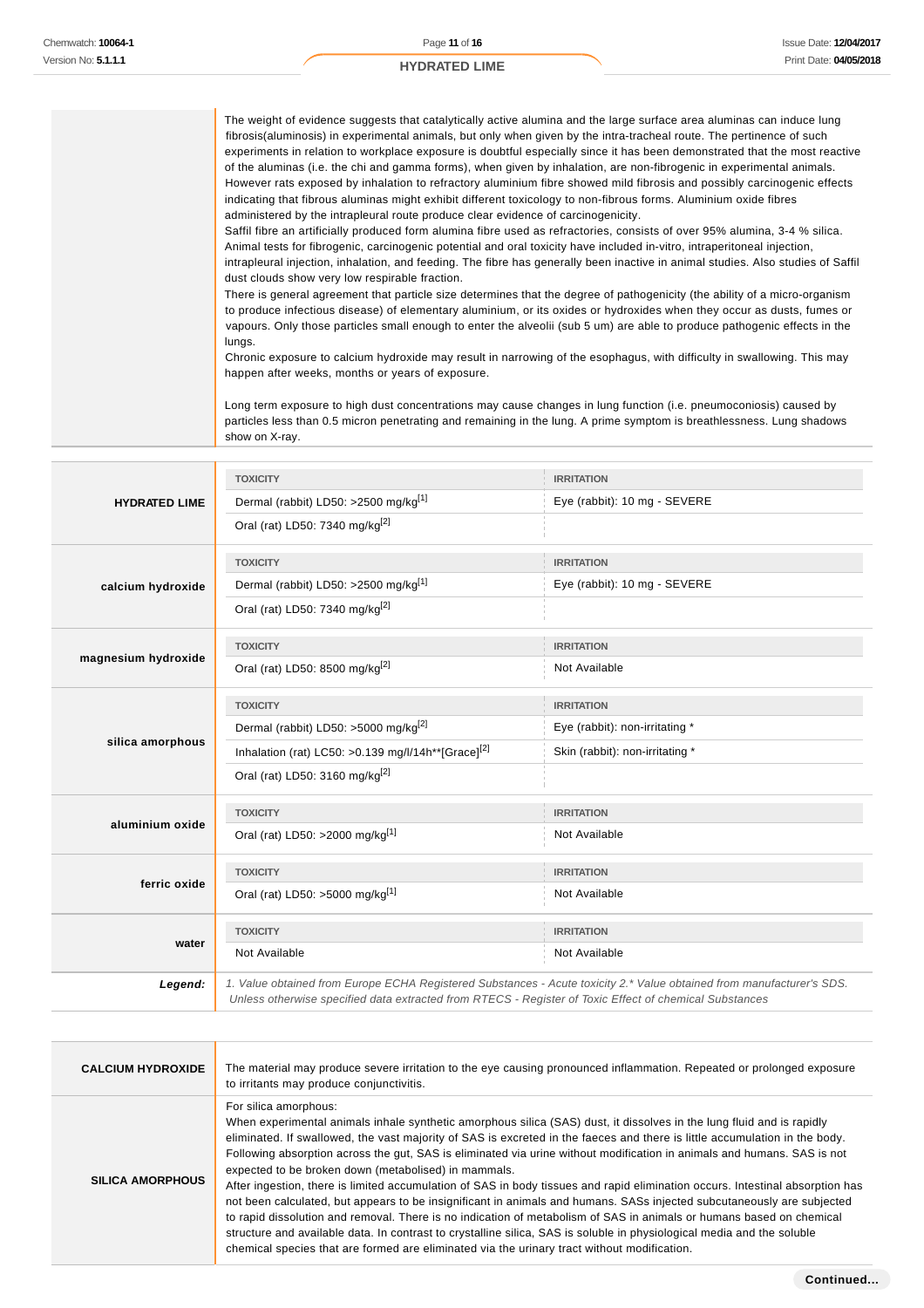|                                                                                           | Both the mammalian and environmental toxicology of SASs are significantly influenced by the physical and chemical<br>properties, particularly those of solubility and particle size. SAS has no acute intrinsic toxicity by inhalation. Adverse<br>effects, including suffocation, that have been reported were caused by the presence of high numbers of respirable<br>particles generated to meet the required test atmosphere. These results are not representative of exposure to commercial<br>SASs and should not be used for human risk assessment. Though repeated exposure of the skin may cause dryness and<br>cracking, SAS is not a skin or eye irritant, and it is not a sensitiser.<br>Repeated-dose and chronic toxicity studies confirm the absence of toxicity when SAS is swallowed or upon skin contact.<br>Long-term inhalation of SAS caused some adverse effects in animals (increases in lung inflammation, cell injury and lung<br>collagen content), all of which subsided after exposure.<br>Numerous repeated-dose, subchronic and chronic inhalation toxicity studies have been conducted with SAS in a number of<br>species, at airborne concentrations ranging from 0.5 mg/m3 to 150 mg/m3. Lowest-observed adverse effect levels<br>(LOAELs) were typically in the range of 1 to 50 mg/m3. When available, the no-observed adverse effect levels (NOAELs)<br>were between 0.5 and 10 mg/m3. The difference in values may be explained by different particle size, and therefore the<br>number of particles administered per unit dose. In general, as particle size decreases so does the NOAEL/LOAEL.<br>Neither inhalation nor oral administration caused neoplasms (tumours). SAS is not mutagenic in vitro. No genotoxicity was<br>detected in in vivo assays. SAS does not impair development of the foetus. Fertility was not specifically studied, but the<br>reproductive organs in long-term studies were not affected.<br>In humans, SAS is essentially non-toxic by mouth, skin or eyes, and by inhalation. Epidemiology studies show little<br>evidence of adverse health effects due to SAS. Repeated exposure (without personal protection) may cause mechanical<br>irritation of the eye and drying/cracking of the skin.<br>the manufacture of SAS. Respiratory symptoms in SAS workers have been shown to correlate with smoking but not with<br>SAS exposure, while serial pulmonary function values and chest radiographs are not adversely affected by long-term<br>exposure to SAS.<br>The substance is classified by IARC as Group 3:<br><b>NOT</b> classifiable as to its carcinogenicity to humans.<br>Evidence of carcinogenicity may be inadequate or limited in animal testing.<br>Reports indicate high/prolonged exposures to amorphous silicas induced lung fibrosis in experimental animals; in some<br>experiments these effects were reversible. [PATTYS] |                                           | There is no evidence of cancer or other long-term respiratory health effects (for example, silicosis) in workers employed in |
|-------------------------------------------------------------------------------------------|---------------------------------------------------------------------------------------------------------------------------------------------------------------------------------------------------------------------------------------------------------------------------------------------------------------------------------------------------------------------------------------------------------------------------------------------------------------------------------------------------------------------------------------------------------------------------------------------------------------------------------------------------------------------------------------------------------------------------------------------------------------------------------------------------------------------------------------------------------------------------------------------------------------------------------------------------------------------------------------------------------------------------------------------------------------------------------------------------------------------------------------------------------------------------------------------------------------------------------------------------------------------------------------------------------------------------------------------------------------------------------------------------------------------------------------------------------------------------------------------------------------------------------------------------------------------------------------------------------------------------------------------------------------------------------------------------------------------------------------------------------------------------------------------------------------------------------------------------------------------------------------------------------------------------------------------------------------------------------------------------------------------------------------------------------------------------------------------------------------------------------------------------------------------------------------------------------------------------------------------------------------------------------------------------------------------------------------------------------------------------------------------------------------------------------------------------------------------------------------------------------------------------------------------------------------------------------------------------------------------------------------------------------------------------------------------------------------------------------------------------------------------------------------------------------------------------------------------------------------------------------------------------------------------------|-------------------------------------------|------------------------------------------------------------------------------------------------------------------------------|
| <b>CALCIUM HYDROXIDE &amp;</b><br><b>MAGNESIUM HYDROXIDE</b><br><b>&amp; FERRIC OXIDE</b> | Asthma-like symptoms may continue for months or even years after exposure to the material ceases. This may be due<br>to a non-allergenic condition known as reactive airways dysfunction syndrome (RADS) which can occur following exposure<br>to high levels of highly irritating compound. Key criteria for the diagnosis of RADS include the absence of preceding<br>respiratory disease, in a non-atopic individual, with abrupt onset of persistent asthma-like symptoms within minutes to<br>hours of a documented exposure to the irritant. A reversible airflow pattern, on spirometry, with the presence of moderate<br>to severe bronchial hyperreactivity on methacholine challenge testing and the lack of minimal lymphocytic inflammation,<br>without eosinophilia, have also been included in the criteria for diagnosis of RADS. RADS (or asthma) following an irritating<br>inhalation is an infrequent disorder with rates related to the concentration of and duration of exposure to the irritating<br>substance. Industrial bronchitis, on the other hand, is a disorder that occurs as result of exposure due to high<br>concentrations of irritating substance (often particulate in nature) and is completely reversible after exposure ceases. The<br>disorder is characterised by dyspnea, cough and mucus production.                                                                                                                                                                                                                                                                                                                                                                                                                                                                                                                                                                                                                                                                                                                                                                                                                                                                                                                                                                                                                                                                                                                                                                                                                                                                                                                                                                                                                                                                                                                                                                          |                                           |                                                                                                                              |
| <b>MAGNESIUM HYDROXIDE</b><br>& WATER                                                     | No significant acute toxicological data identified in literature search.                                                                                                                                                                                                                                                                                                                                                                                                                                                                                                                                                                                                                                                                                                                                                                                                                                                                                                                                                                                                                                                                                                                                                                                                                                                                                                                                                                                                                                                                                                                                                                                                                                                                                                                                                                                                                                                                                                                                                                                                                                                                                                                                                                                                                                                                                                                                                                                                                                                                                                                                                                                                                                                                                                                                                                                                                                                  |                                           |                                                                                                                              |
| <b>Acute Toxicity</b>                                                                     | ×                                                                                                                                                                                                                                                                                                                                                                                                                                                                                                                                                                                                                                                                                                                                                                                                                                                                                                                                                                                                                                                                                                                                                                                                                                                                                                                                                                                                                                                                                                                                                                                                                                                                                                                                                                                                                                                                                                                                                                                                                                                                                                                                                                                                                                                                                                                                                                                                                                                                                                                                                                                                                                                                                                                                                                                                                                                                                                                         | Carcinogenicity                           | $\circ$                                                                                                                      |
| <b>Skin Irritation/Corrosion</b>                                                          | Ÿ                                                                                                                                                                                                                                                                                                                                                                                                                                                                                                                                                                                                                                                                                                                                                                                                                                                                                                                                                                                                                                                                                                                                                                                                                                                                                                                                                                                                                                                                                                                                                                                                                                                                                                                                                                                                                                                                                                                                                                                                                                                                                                                                                                                                                                                                                                                                                                                                                                                                                                                                                                                                                                                                                                                                                                                                                                                                                                                         | Reproductivity                            | $\circledcirc$                                                                                                               |
| <b>Serious Eye</b><br>Damage/Irritation                                                   | ✔                                                                                                                                                                                                                                                                                                                                                                                                                                                                                                                                                                                                                                                                                                                                                                                                                                                                                                                                                                                                                                                                                                                                                                                                                                                                                                                                                                                                                                                                                                                                                                                                                                                                                                                                                                                                                                                                                                                                                                                                                                                                                                                                                                                                                                                                                                                                                                                                                                                                                                                                                                                                                                                                                                                                                                                                                                                                                                                         | <b>STOT - Single Exposure</b>             | $\circ$                                                                                                                      |
| <b>Respiratory or Skin</b><br>sensitisation                                               | $\odot$                                                                                                                                                                                                                                                                                                                                                                                                                                                                                                                                                                                                                                                                                                                                                                                                                                                                                                                                                                                                                                                                                                                                                                                                                                                                                                                                                                                                                                                                                                                                                                                                                                                                                                                                                                                                                                                                                                                                                                                                                                                                                                                                                                                                                                                                                                                                                                                                                                                                                                                                                                                                                                                                                                                                                                                                                                                                                                                   | <b>STOT - Repeated</b><br><b>Exposure</b> | $\circledcirc$                                                                                                               |
| <b>Mutagenicity</b>                                                                       | $\circledcirc$                                                                                                                                                                                                                                                                                                                                                                                                                                                                                                                                                                                                                                                                                                                                                                                                                                                                                                                                                                                                                                                                                                                                                                                                                                                                                                                                                                                                                                                                                                                                                                                                                                                                                                                                                                                                                                                                                                                                                                                                                                                                                                                                                                                                                                                                                                                                                                                                                                                                                                                                                                                                                                                                                                                                                                                                                                                                                                            | <b>Aspiration Hazard</b>                  | $\circ$                                                                                                                      |

Legend:  $\mathsf{X}$  - Data available but does not fill the criteria for classification  $\blacktriangleright$  – Data available to make classification

 $\bigcirc$  – Data Not Available to make classification

## **SECTION 12 ECOLOGICAL INFORMATION**

# **Toxicity**

|                      | <b>ENDPOINT</b> | <b>TEST DURATION (HR)</b> | <b>SPECIES</b> | <b>VALUE</b> | <b>SOURCE</b>  |
|----------------------|-----------------|---------------------------|----------------|--------------|----------------|
| <b>HYDRATED LIME</b> | <b>LC50</b>     | 96                        | Fish           | 160mg/L      | $\overline{4}$ |
|                      | <b>NOEC</b>     | 48                        | Crustacea      | 33.3mg/L     | $\frac{1}{2}$  |
|                      |                 |                           |                |              |                |
|                      | <b>ENDPOINT</b> | <b>TEST DURATION (HR)</b> | <b>SPECIES</b> | <b>VALUE</b> | <b>SOURCE</b>  |
| calcium hydroxide    | LC50            | 96                        | Fish           | 160mg/L      | $\overline{4}$ |
|                      | <b>NOEC</b>     | 48                        | Crustacea      | 33.3mg/L     | $\frac{1}{2}$  |
|                      |                 |                           |                |              |                |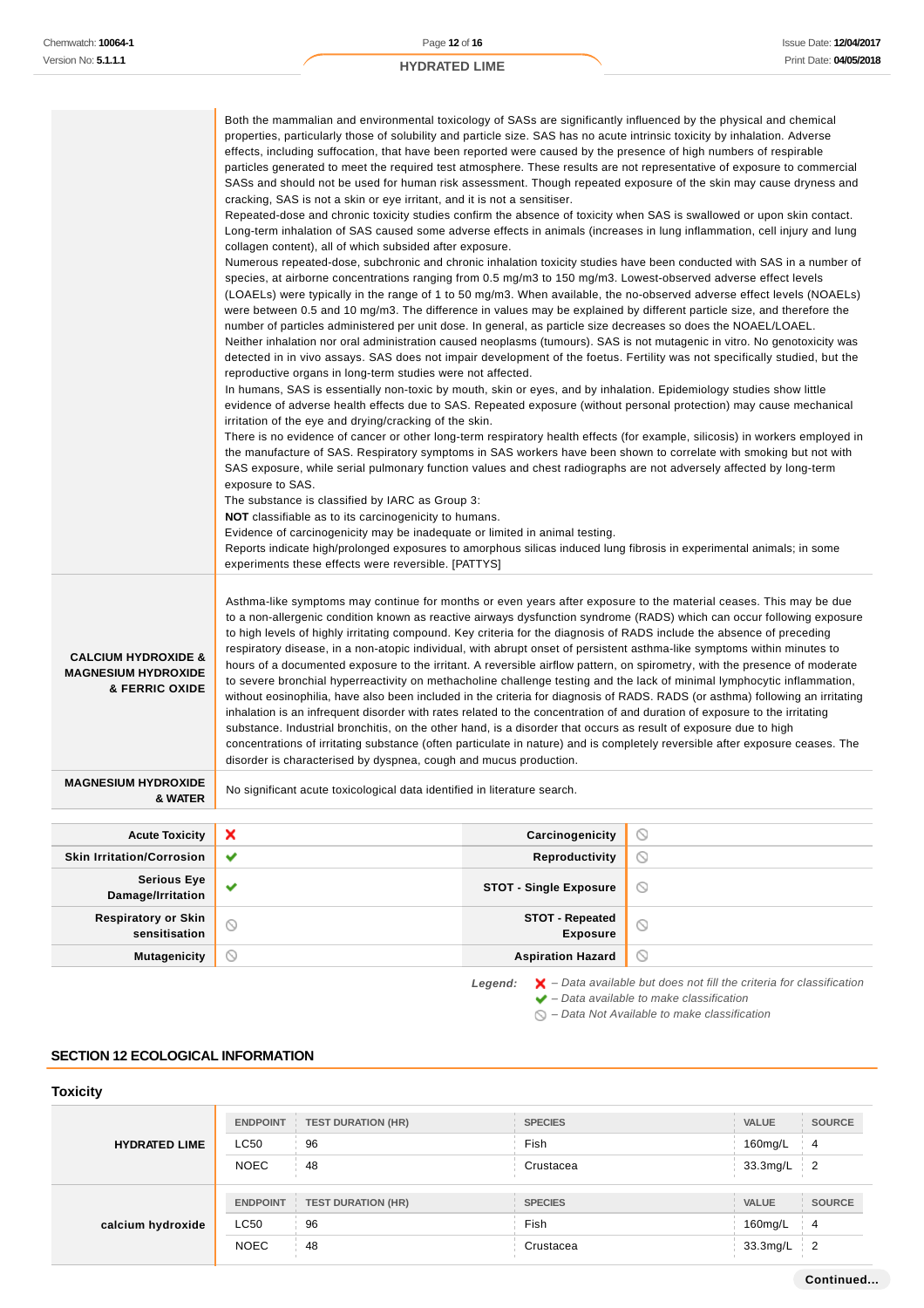| Leaend: | Extracted from 1. IUCLID Toxicity Data 2. Europe ECHA Registered Substances - Ecotoxicological Information - Aquatic    |
|---------|-------------------------------------------------------------------------------------------------------------------------|
|         | Toxicity 3. EPIWIN Suite V3.12 (QSAR) - Aquatic Toxicity Data (Estimated) 4. US EPA, Ecotox database - Aquatic Toxicity |
|         | Data 5. ECETOC Aguatic Hazard Assessment Data 6. NITE (Japan) - Bioconcentration Data 7. METI (Japan) -                 |
|         | Bioconcentration Data 8. Vendor Data                                                                                    |
|         |                                                                                                                         |

Prevent, by any means available, spillage from entering drains or water courses. **DO NOT** discharge into sewer or waterways.

### **Persistence and degradability**

| Ingredient       | Persistence: Water/Soil | <b>Persistence: Air</b> |
|------------------|-------------------------|-------------------------|
| silica amorphous | LOW                     | <b>LOW</b>              |
| water            | LOW                     | LOW                     |

#### **Bioaccumulative potential**

| Ingredient       | <b>Bioaccumulation</b>   |
|------------------|--------------------------|
| silica amorphous | LOW (LogKOW = $0.5294$ ) |
| water            | LOW (LogKOW = -1.38)     |

#### **Mobility in soil**

| Ingredient       | <b>Mobility</b>     |
|------------------|---------------------|
| silica amorphous | $LOW (KOC = 23.74)$ |
| water            | LOW (KOC = $14.3$ ) |

### **SECTION 13 DISPOSAL CONSIDERATIONS**

#### **Waste treatment methods Product / Packaging disposal** Legislation addressing waste disposal requirements may differ by country, state and/ or territory. Each user must refer to laws operating in their area. In some areas, certain wastes must be tracked. A Hierarchy of Controls seems to be common - the user should investigate: ▶ Reduction Reuse Recycling Disposal (if all else fails) This material may be recycled if unused, or if it has not been contaminated so as to make it unsuitable for its intended use. Shelf life considerations should also be applied in making decisions of this type. Note that properties of a material may change in use, and recycling or reuse may not always be appropriate. In most instances the supplier of the material should be consulted. **DO NOT** allow wash water from cleaning or process equipment to enter drains. It may be necessary to collect all wash water for treatment before disposal. In all cases disposal to sewer may be subject to local laws and regulations and these should be considered first. Where in doubt contact the responsible authority. **Recycle wherever possible.** Consult manufacturer for recycling options or consult local or regional waste management authority for disposal if no suitable treatment or disposal facility can be identified. **F** Treat and neutralise at an approved treatment plant. Treatment should involve: Mixing or slurrying in water; Neutralisation with suitable dilute acid followed by: burial in a land-fill specifically licensed to accept chemical and / or pharmaceutical wastes or Incineration in a licensed apparatus (after admixture with suitable combustible material). Decontaminate empty containers. Observe all label safeguards until containers are cleaned and destroyed.

### **SECTION 14 TRANSPORT INFORMATION**

| <b>NO</b> |
|-----------|
| 2X        |
|           |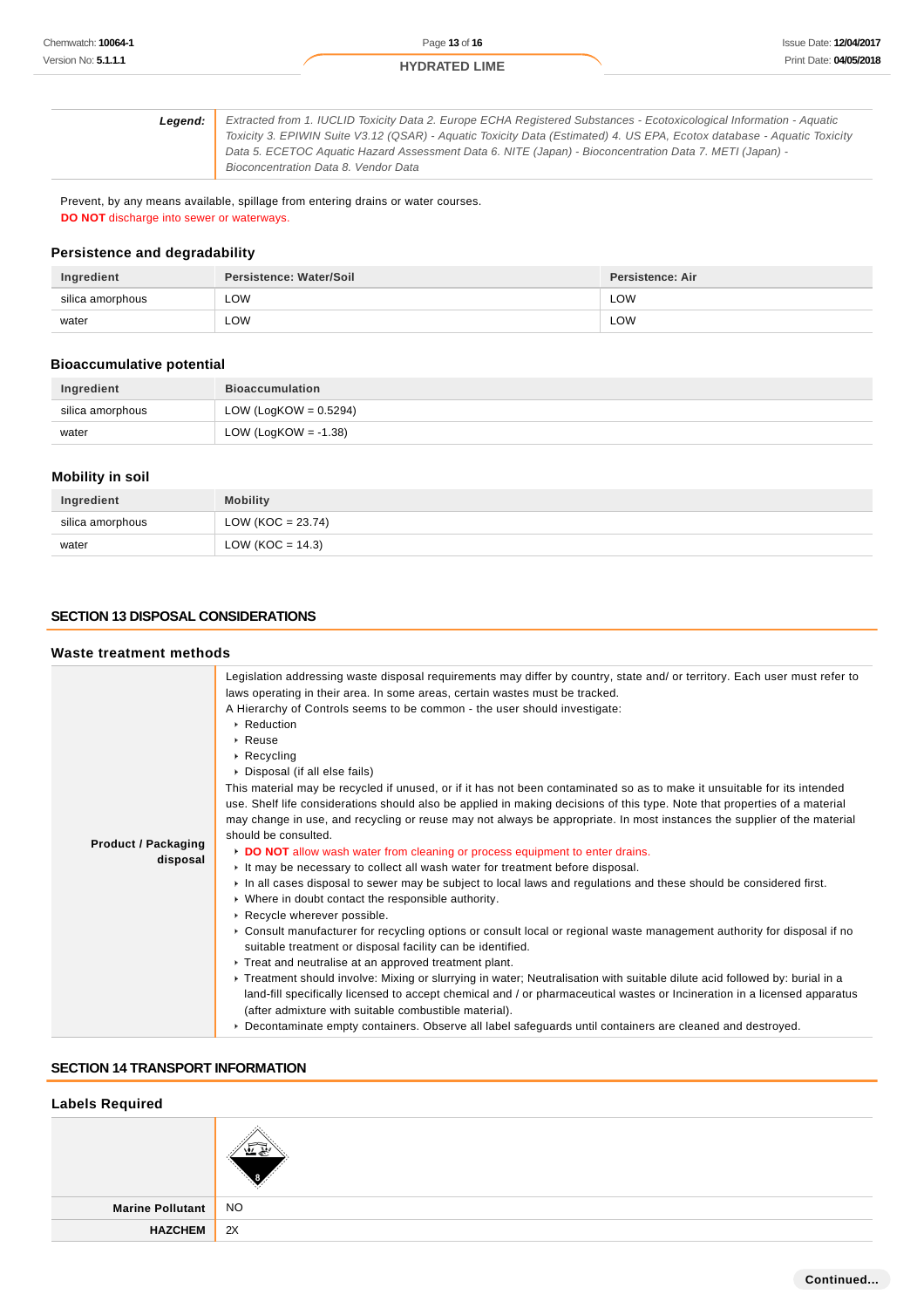# **Land transport (ADG)**

| <b>UN number</b>                     | 3262                                                                   |
|--------------------------------------|------------------------------------------------------------------------|
| <b>UN proper shipping</b><br>name    | CORROSIVE SOLID, BASIC, INORGANIC, N.O.S. (contains calcium hydroxide) |
| <b>Transport hazard</b><br>class(es) | 8<br>Class<br>Subrisk<br>Not Applicable                                |
| Packing group                        | Ш                                                                      |
| <b>Environmental hazard</b>          | Not Applicable                                                         |
| Special precautions for<br>user      | Special provisions<br>223 274<br>Limited quantity<br>5 kg              |

# **Air transport (ICAO-IATA / DGR)**

| <b>UN number</b>                     | 3262                                                             |                                                                          |         |  |
|--------------------------------------|------------------------------------------------------------------|--------------------------------------------------------------------------|---------|--|
| UN proper shipping<br>name           |                                                                  | Corrosive solid, basic, inorganic, n.o.s. * (contains calcium hydroxide) |         |  |
| <b>Transport hazard</b><br>class(es) | <b>ICAO/IATA Class</b><br>ICAO / IATA Subrisk<br><b>ERG Code</b> | 8<br>Not Applicable<br>8L                                                |         |  |
| Packing group                        | Ш                                                                |                                                                          |         |  |
| <b>Environmental hazard</b>          | Not Applicable                                                   |                                                                          |         |  |
| Special precautions for<br>user      | Special provisions                                               |                                                                          | A3 A803 |  |
|                                      | Cargo Only Packing Instructions                                  |                                                                          | 864     |  |
|                                      | Cargo Only Maximum Qty / Pack                                    |                                                                          | 100 kg  |  |
|                                      | Passenger and Cargo Packing Instructions                         |                                                                          | 860     |  |
|                                      | Passenger and Cargo Maximum Qty / Pack                           |                                                                          | 25 kg   |  |
|                                      | Passenger and Cargo Limited Quantity Packing Instructions        |                                                                          | Y845    |  |
|                                      | Passenger and Cargo Limited Maximum Qty / Pack                   |                                                                          | 5 kg    |  |

# **Sea transport (IMDG-Code / GGVSee)**

| 3262                                                                   |                                  |  |
|------------------------------------------------------------------------|----------------------------------|--|
| CORROSIVE SOLID, BASIC, INORGANIC, N.O.S. (contains calcium hydroxide) |                                  |  |
| <b>IMDG Class</b><br>8<br><b>IMDG Subrisk</b><br>Not Applicable        |                                  |  |
| $\mathbf{III}$                                                         |                                  |  |
| Not Applicable                                                         |                                  |  |
| <b>EMS Number</b><br>Special provisions<br><b>Limited Quantities</b>   | $F-A$ , S-B<br>223 274<br>$5$ kg |  |
|                                                                        |                                  |  |

# **Transport in bulk according to Annex II of MARPOL and the IBC code**

| <b>Source</b>                                                                   | <b>Product name</b>      | <b>Pollution Category</b> | Ship Type |
|---------------------------------------------------------------------------------|--------------------------|---------------------------|-----------|
| IMO MARPOL (Annex II) -<br>List of Noxious Liquid<br>Substances Carried in Bulk | Calcium hydroxide slurry |                           | w         |

# **SECTION 15 REGULATORY INFORMATION**

**Safety, health and environmental regulations / legislation specific for the substance or mixture**

**CALCIUM HYDROXIDE(1305-62-0) IS FOUND ON THE FOLLOWING REGULATORY LISTS**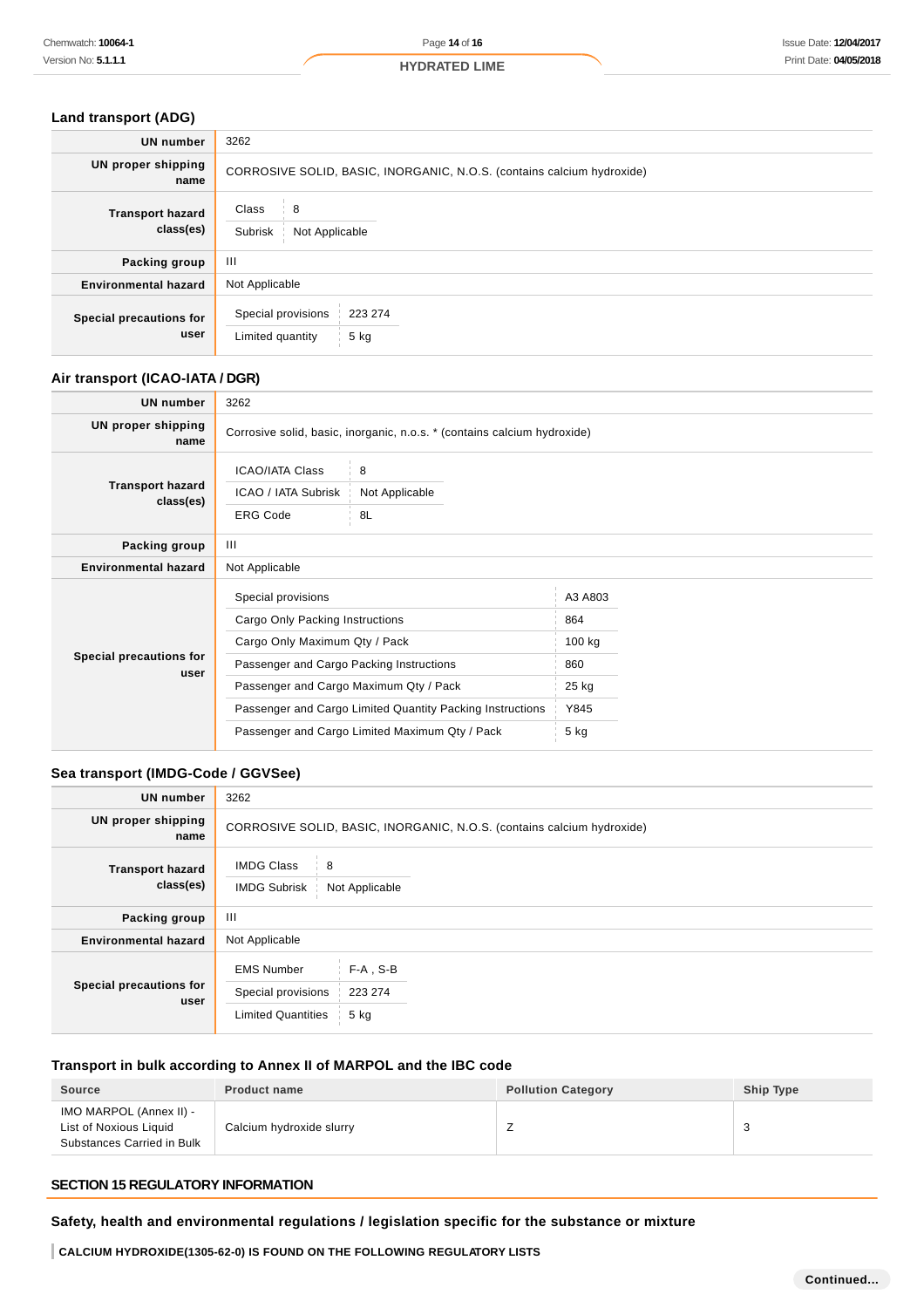Australia Exposure Standards Australia Inventory of Chemical Substances (AICS)

## **MAGNESIUM HYDROXIDE(1309-42-8) IS FOUND ON THE FOLLOWING REGULATORY LISTS**

Australia Inventory of Chemical Substances (AICS)

### **SILICA AMORPHOUS(7631-86-9) IS FOUND ON THE FOLLOWING REGULATORY LISTS**

| Australia Exposure Standards                                           | Australia Standard for the Uniform Scheduling of Medicines and Poisons |
|------------------------------------------------------------------------|------------------------------------------------------------------------|
| Australia Inventory of Chemical Substances (AICS)                      | (SUSMP) - Schedule 4                                                   |
| Australia Standard for the Uniform Scheduling of Medicines and Poisons | International Agency for Research on Cancer (IARC) - Agents Classified |
| (SUSMP) - Schedule 10 / Appendix C                                     | by the IARC Monographs                                                 |

#### **ALUMINIUM OXIDE(1344-28-1.) IS FOUND ON THE FOLLOWING REGULATORY LISTS**

Australia Exposure Standards **Australia Inventory of Chemical Substances (AICS)** Australia Inventory of Chemical Substances (AICS)

#### **FERRIC OXIDE(1309-37-1) IS FOUND ON THE FOLLOWING REGULATORY LISTS**

| Australia Exposure Standards                                                                   | Australia Standard for the Uniform Scheduling of Medicines and Poisons                         |
|------------------------------------------------------------------------------------------------|------------------------------------------------------------------------------------------------|
| Australia Inventory of Chemical Substances (AICS)                                              | (SUSMP) - Schedule 5                                                                           |
| Australia Standard for the Uniform Scheduling of Medicines and Poisons<br>(SUSMP) - Schedule 4 | Australia Standard for the Uniform Scheduling of Medicines and Poisons<br>(SUSMP) - Schedule 6 |
|                                                                                                | International Agency for Research on Cancer (IARC) - Agents Classified                         |

by the IARC Monographs

#### **WATER(7732-18-5) IS FOUND ON THE FOLLOWING REGULATORY LISTS**

Australia Inventory of Chemical Substances (AICS)

| <b>National Inventory</b>               | <b>Status</b>                                                                                                                                                                                   |
|-----------------------------------------|-------------------------------------------------------------------------------------------------------------------------------------------------------------------------------------------------|
| Australia - AICS                        | Y                                                                                                                                                                                               |
| Canada - DSL                            | Υ                                                                                                                                                                                               |
| Canada - NDSL                           | N (magnesium hydroxide; water; aluminium oxide; ferric oxide; calcium hydroxide)                                                                                                                |
| China - IECSC                           | Υ                                                                                                                                                                                               |
| Europe - EINEC / ELINCS /<br><b>NLP</b> | Y                                                                                                                                                                                               |
| Japan - ENCS                            | Y                                                                                                                                                                                               |
| Korea - KECI                            | Υ                                                                                                                                                                                               |
| New Zealand - NZIoC                     | Υ                                                                                                                                                                                               |
| Philippines - PICCS                     | Υ                                                                                                                                                                                               |
| USA - TSCA                              | Υ                                                                                                                                                                                               |
| Legend:                                 | $Y = All$ ingredients are on the inventory<br>$N = Not$ determined or one or more ingredients are not on the inventory and are not exempt from listing(see specific<br>ingredients in brackets) |

### **SECTION 16 OTHER INFORMATION**

### **Other information**

## **Ingredients with multiple cas numbers**

| <b>Name</b>       | <b>CAS No</b>                                                                                                                                                                                                                                                                                                                                                                                                                                                                                                                                                                                                                                                                                                                                                                |
|-------------------|------------------------------------------------------------------------------------------------------------------------------------------------------------------------------------------------------------------------------------------------------------------------------------------------------------------------------------------------------------------------------------------------------------------------------------------------------------------------------------------------------------------------------------------------------------------------------------------------------------------------------------------------------------------------------------------------------------------------------------------------------------------------------|
| calcium hydroxide | 1305-62-0, 1332-69-0                                                                                                                                                                                                                                                                                                                                                                                                                                                                                                                                                                                                                                                                                                                                                         |
| silica amorphous  | 7631-86-9, 112945-52-5, 67762-90-7, 68611-44-9, 68909-20-6, 112926-00-8, 61790-53-2, 60676-86-0, 91053-39-3,<br>69012-64-2, 844491-94-7                                                                                                                                                                                                                                                                                                                                                                                                                                                                                                                                                                                                                                      |
| aluminium oxide   | 1344-28-1., 1011245-20-7, 1022097-81-9, 107462-07-7, 107874-14-6, 1097999-44-4, 1197416-35-5, 122784-35-4,<br>1234495-70-5, 1239586-42-5, 12522-88-2, 127361-04-0, 12737-16-5, 131689-14-0, 1346644-15-2, 135152-65-7,<br>1355357-83-3, 135667-70-8, 138361-58-7, 148619-39-0, 152743-26-5, 153858-98-1, 157516-29-5, 163581-50-8,<br>165390-91-0, 170448-81-4, 190401-78-6, 200295-99-4, 205316-36-5, 209552-43-2, 230616-05-4, 252756-35-7, 253606-46-1,<br>253606-47-2, 253606-45-0, 268724-08-9, 39354-49-9, 457654-46-5, 488831-46-5, 521982-71-8, 53809-96-4, 54352-04-4,<br>546141-61-1, 663170-52-3, 67853-35-4, 67894-14-8, 67894-42-2, 68189-68-4, 68389-42-4, 68389-43-5, 74871-10-6,<br>76363-81-0, 84149-21-3, 90669-62-8, 916225-60-0, 960377-08-6, 11092-32-3 |

Classification of the preparation and its individual components has drawn on official and authoritative sources as well as independent review by the Chemwatch Classification committee using available literature references.

The SDS is a Hazard Communication tool and should be used to assist in the Risk Assessment. Many factors determine whether the reported Hazards are Risks in the workplace or other settings. Risks may be determined by reference to Exposures Scenarios. Scale of use, frequency of use and current or